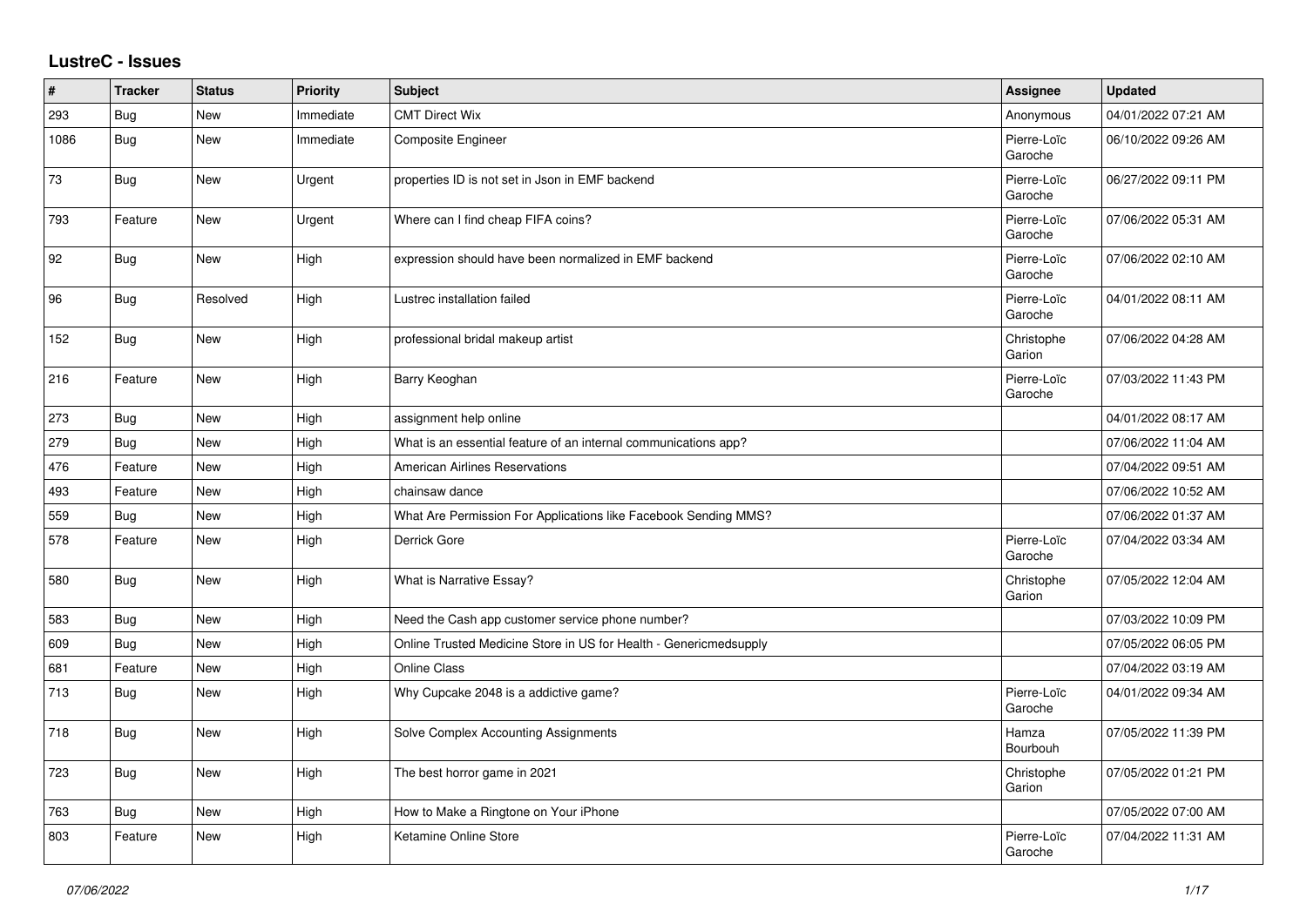| #    | <b>Tracker</b> | <b>Status</b> | <b>Priority</b> | Subject                                                                                                                                      | <b>Assignee</b>        | <b>Updated</b>      |
|------|----------------|---------------|-----------------|----------------------------------------------------------------------------------------------------------------------------------------------|------------------------|---------------------|
| 931  | Feature        | New           | High            | Situs Judi Slot Online apel888                                                                                                               | Pierre-Loïc<br>Garoche | 07/06/2022 06:00 AM |
| 1005 | Bug            | New           | High            | Nursing Assignment Help in UK                                                                                                                |                        | 05/13/2022 05:33 PM |
| 1066 | Feature        | New           | High            | Using the default Routerlogin.net web address for setup                                                                                      |                        | 05/31/2022 12:16 PM |
| 1095 | Feature        | New           | High            | Want to Know the Best CV Makers in Dubai?                                                                                                    |                        | 06/20/2022 06:29 AM |
| 1105 | <b>Bug</b>     | New           | High            | What is Mahjong online?                                                                                                                      |                        | 06/28/2022 03:47 AM |
| 1107 | Feature        | New           | High            | Where do you have to find an application to watch news and sports videos?                                                                    | Christophe<br>Garion   | 06/29/2022 10:16 AM |
| 63   | Feature        | New           | Normal          | Skip normalization step in mutation generation if it possible                                                                                | Pierre-Loïc<br>Garoche | 07/05/2022 03:53 AM |
| 72   | <b>Bug</b>     | New           | Normal          | Simulinkd does not match Lustre using EMF backend when using nested Merge expression                                                         | Pierre-Loïc<br>Garoche | 04/01/2022 08:06 AM |
| 74   | Bug            | New           | Normal          | const is not supported inside contract                                                                                                       | Pierre-Loïc<br>Garoche | 07/06/2022 12:51 AM |
| 75   | Bug            | New           | Normal          | exception File "checks/algebraicLoop.ml", line 368, characters 16-22: Assertion failed                                                       |                        | 07/05/2022 08:20 PM |
| 76   | <b>Bug</b>     | New           | Normal          | Import error: Load error: imported node real_to_int declared in a regular Lustre file. File "include/conv.lusi",<br>line 1, characters 0-64: |                        | 07/06/2022 01:10 AM |
| 78   | <b>Bug</b>     | In Progress   | Normal          | Why generate MCDC conditions for constant flows?                                                                                             | Pierre-Loïc<br>Garoche | 04/01/2022 08:08 AM |
| 88   | Bug            | New           | Normal          | kind2 output: When for node arguments                                                                                                        | Pierre-Loïc<br>Garoche | 07/05/2022 01:40 PM |
| 113  | Bug            | New           | Normal          | ufc 254 live                                                                                                                                 |                        | 07/03/2022 07:18 PM |
| 114  | Bug            | New           | Normal          | <b>Medical Research Writing Services</b>                                                                                                     |                        | 07/04/2022 10:30 AM |
| 115  | Bug            | New           | Normal          | NFL LIVE STREAM                                                                                                                              |                        | 07/05/2022 08:46 AM |
| 116  | Bug            | New           | Normal          | aertaeyg                                                                                                                                     |                        | 07/04/2022 11:37 AM |
| 117  | Bug            | New           | Normal          | How to Watch Cowboys vs Cardinals Game Live Stream FREE TV                                                                                   |                        | 04/01/2022 08:08 AM |
| 118  | <b>Bug</b>     | New           | Normal          | golf                                                                                                                                         | Anonymous              | 07/06/2022 12:36 AM |
| 119  | <b>Bug</b>     | New           | Normal          | klhjigyu                                                                                                                                     |                        | 07/06/2022 03:09 AM |
| 120  | <b>Bug</b>     | New           | Normal          | ghfjtkx                                                                                                                                      | Pierre-Loïc<br>Garoche | 07/06/2022 05:37 AM |
| 121  | Bug            | New           | Normal          | xgfhjmghtm                                                                                                                                   |                        | 04/01/2022 07:56 AM |
| 122  | Bug            | New           | Normal          | <b>AFL Live Stream</b>                                                                                                                       |                        | 04/01/2022 07:55 AM |
| 123  | Bug            | New           | Normal          | https://www.reddit.com/r/NRLgrandfinal2020/                                                                                                  |                        | 07/05/2022 11:58 PM |
| 124  | <b>Bug</b>     | New           | Normal          | https://www.bigmarker.com/ustvpass/LIVE-Atlanta-Falcons-vs-Carolina-Panthers-NFL-Week-8-Game                                                 |                        | 04/01/2022 07:55 AM |
| 125  | Bug            | New           | Normal          | vbvnm                                                                                                                                        |                        | 04/01/2022 07:55 AM |
| 126  | Feature        | New           | Normal          | Stussy Air Force 1 replica                                                                                                                   |                        | 07/05/2022 11:02 PM |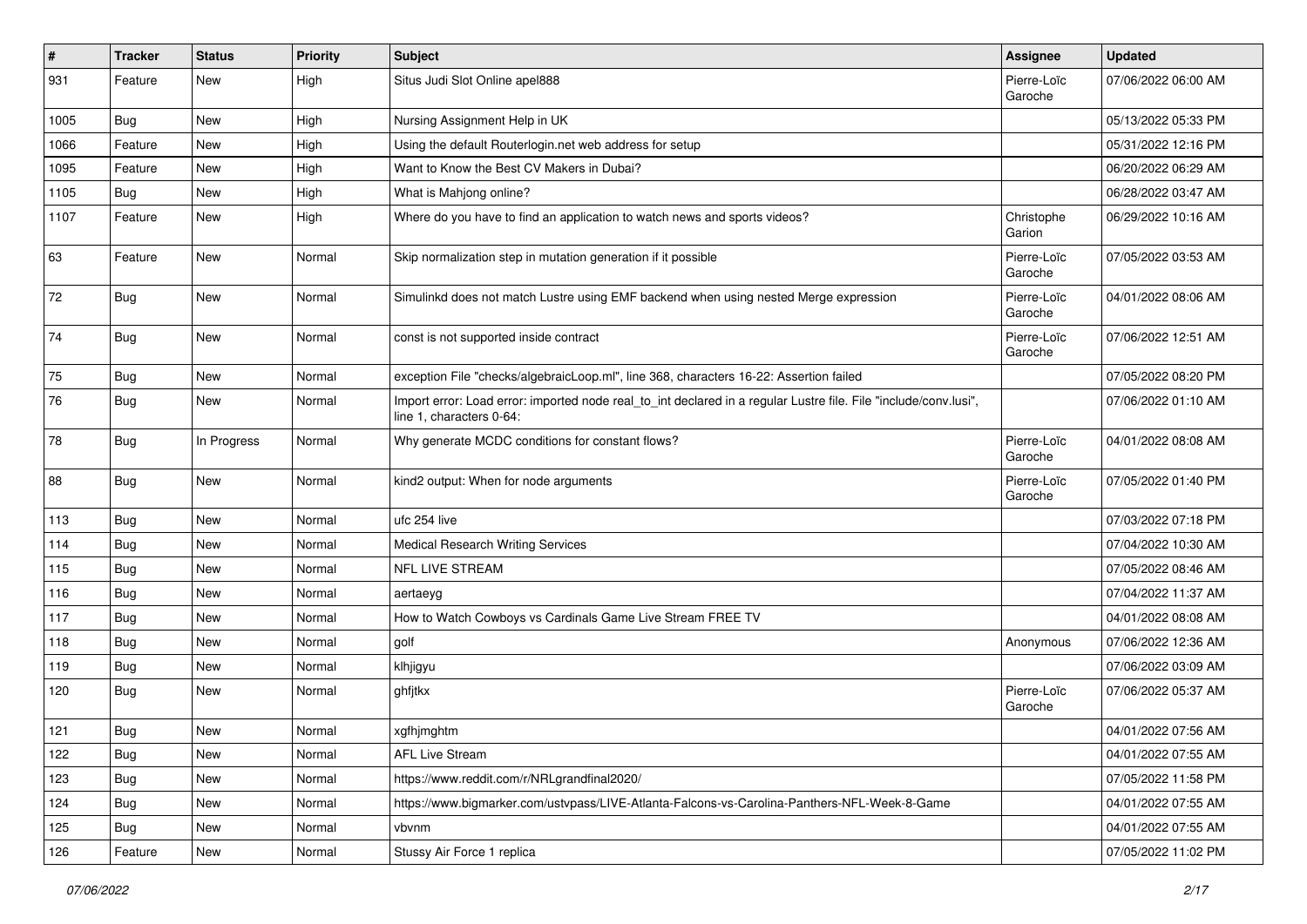| $\vert$ # | <b>Tracker</b> | <b>Status</b> | <b>Priority</b> | <b>Subject</b>                                 | Assignee               | <b>Updated</b>      |
|-----------|----------------|---------------|-----------------|------------------------------------------------|------------------------|---------------------|
| 127       | Feature        | New           | Normal          | replica af1                                    |                        | 04/01/2022 07:55 AM |
| 128       | Bug            | New           | Normal          | dfgbd                                          |                        | 07/05/2022 05:58 PM |
| 129       | Bug            | New           | Normal          | xcvgbgh                                        |                        | 06/30/2022 03:46 PM |
| 131       | <b>Bug</b>     | <b>New</b>    | Normal          | triokids                                       |                        | 04/01/2022 07:54 AM |
| 132       | <b>Bug</b>     | <b>New</b>    | Normal          | concrete-everything                            |                        | 07/04/2022 10:12 AM |
| 133       | Bug            | New           | Normal          | craftlabs                                      |                        | 07/04/2022 06:33 PM |
| 134       | Bug            | <b>New</b>    | Normal          | wisegolfers                                    |                        | 07/04/2022 07:14 PM |
| 135       | Bug            | New           | Normal          | factspress                                     |                        | 04/01/2022 07:52 AM |
| 136       | Bug            | New           | Normal          | snappow                                        |                        | 06/29/2022 10:52 PM |
| 137       | <b>Bug</b>     | <b>New</b>    | Normal          | hcbets                                         |                        | 04/01/2022 07:52 AM |
| 138       | Bug            | New           | Normal          | own-sweethome                                  |                        | 07/03/2022 11:26 PM |
| 139       | Bug            | New           | Normal          | relseo                                         |                        | 07/06/2022 04:12 AM |
| 140       | Bug            | New           | Normal          | sugarbalanceusa                                |                        | 07/05/2022 05:29 AM |
| 141       | Feature        | New           | Normal          | Something about jerry curly                    |                        | 07/06/2022 02:44 AM |
| 142       | Feature        | New           | Normal          | About ashimary hair                            |                        | 07/05/2022 08:41 PM |
| 143       | Bug            | New           | Normal          | Bob lace front wigs                            |                        | 07/05/2022 07:09 AM |
| 144       | Bug            | New           | Normal          | curly bob lace front wigs                      |                        | 07/06/2022 09:14 AM |
| 145       | Bug            | <b>New</b>    | Normal          | abdulbaissagar                                 |                        | 07/03/2022 04:29 PM |
| 146       | <b>Bug</b>     | New           | Normal          | bayabais                                       |                        | 07/06/2022 09:53 AM |
| 147       | Bug            | New           | Normal          | xzxgfufi                                       |                        | 04/01/2022 07:54 AM |
| 148       | Bug            | New           | Normal          | zxZdfg                                         |                        | 04/01/2022 08:01 AM |
| 149       | Bug            | New           | Normal          | dftgy                                          |                        | 07/02/2022 01:22 PM |
| 150       | Bug            | New           | Normal          | dfgh                                           |                        | 07/03/2022 02:15 PM |
| 151       | Feature        | New           | Normal          | Law Essay Writing Service - Assignments Planet |                        | 07/04/2022 03:47 PM |
| 153       | Bug            | New           | Normal          | urgent loan online                             | Christophe<br>Garion   | 07/06/2022 04:39 AM |
| 154       | <b>Bug</b>     | New           | Normal          | fdgyyrut gyrtrw                                |                        | 06/27/2022 01:21 AM |
| 155       | Bug            | New           | Normal          | Cant access my cash app account                | Pierre-Loïc<br>Garoche | 07/05/2022 04:42 PM |
| 156       | <b>Bug</b>     | New           | Normal          | Access old cash app account                    |                        | 04/01/2022 08:00 AM |
| 157       | <b>Bug</b>     | New           | Normal          | Forget cash app pin                            |                        | 07/06/2022 06:15 AM |
| 158       | <b>Bug</b>     | New           | Normal          | dfghj zcvgh                                    |                        | 06/27/2022 07:28 AM |
| 159       | <b>Bug</b>     | New           | Normal          | xfguih njgkh                                   |                        | 07/04/2022 07:13 AM |
| 160       | <b>Bug</b>     | New           | Normal          | rtyuiv wbhyu                                   |                        | 04/01/2022 07:56 AM |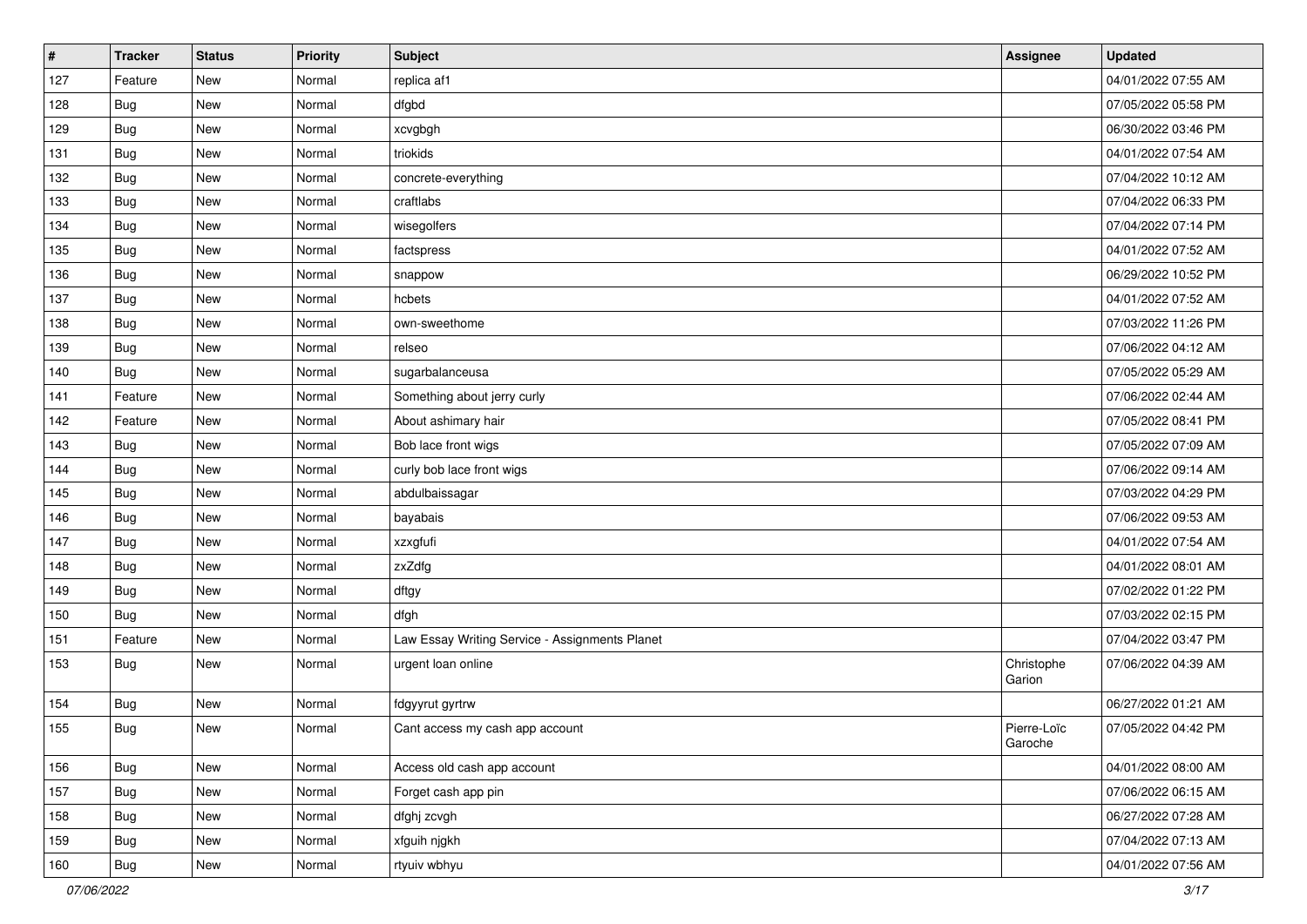| $\vert$ # | <b>Tracker</b> | <b>Status</b> | <b>Priority</b> | <b>Subject</b>                                         | <b>Assignee</b>        | <b>Updated</b>      |
|-----------|----------------|---------------|-----------------|--------------------------------------------------------|------------------------|---------------------|
| 161       | <b>Bug</b>     | New           | Normal          | dfdrtyuio                                              |                        | 07/03/2022 07:58 PM |
| 162       | Bug            | New           | Normal          | gfyuik9                                                | Hamza<br>Bourbouh      | 04/01/2022 08:01 AM |
| 163       | Bug            | New           | Normal          | jknjopl[                                               |                        | 04/01/2022 07:58 AM |
| 164       | Bug            | <b>New</b>    | Normal          | dfgbd                                                  |                        | 07/05/2022 12:47 PM |
| 165       | Bug            | New           | Normal          | dfgbd                                                  |                        | 04/01/2022 07:57 AM |
| 166       | Bug            | <b>New</b>    | Normal          | dfgbd                                                  |                        | 04/01/2022 07:57 AM |
| 167       | Bug            | New           | Normal          | instant loan without documents                         | Anonymous              | 07/06/2022 08:03 AM |
| 168       | <b>Bug</b>     | New           | Normal          | UFC 256 Live Stream Online                             |                        | 07/05/2022 11:57 PM |
| 169       | Bug            | <b>New</b>    | Normal          | CV Maker - UAE CV Writing Agency                       |                        | 07/06/2022 07:02 AM |
| 170       | Feature        | New           | Normal          | top mba colleges in bangalore                          |                        | 07/04/2022 02:46 AM |
| 171       | Feature        | New           | Normal          | loan management system                                 |                        | 07/04/2022 06:03 AM |
| 172       | Feature        | <b>New</b>    | Normal          | pgdm colleges in bangalore                             |                        | 06/30/2022 09:28 AM |
| 173       | Feature        | New           | Normal          | private limited company registration                   |                        | 07/02/2022 04:39 PM |
| 174       | Feature        | New           | Normal          | Digital Marketing Philadelphia                         |                        | 07/04/2022 03:52 PM |
| 175       | Feature        | New           | Normal          | All About Cash App Transfer Fail Problems              |                        | 07/04/2022 05:44 PM |
| 176       | <b>Bug</b>     | New           | Normal          | instant loan without documents                         |                        | 07/04/2022 01:28 AM |
| 177       | Feature        | <b>New</b>    | Normal          | HD lace silky straight human hair wig                  |                        | 04/01/2022 08:41 AM |
| 178       | Bug            | New           | Normal          | transparent lace wigs                                  |                        | 07/02/2022 11:48 PM |
| 179       | Bug            | New           | Normal          | body wave                                              |                        | 04/01/2022 08:41 AM |
| 180       | Feature        | New           | Normal          | homoeobazaar                                           |                        | 07/05/2022 09:59 AM |
| 181       | Bug            | New           | Normal          | <b>Healthcare Custom Writing Services</b>              |                        | 07/06/2022 10:05 AM |
| 182       | <b>Bug</b>     | <b>New</b>    | Normal          | <b>Healthcare Custom Writing Services</b>              |                        | 07/06/2022 12:37 AM |
| 183       | Bug            | New           | Normal          | Nursing Assignment Help Online                         |                        | 07/05/2022 07:07 PM |
| 184       | <b>Bug</b>     | <b>New</b>    | Normal          | Affordable Business Writing Services                   |                        | 07/03/2022 12:08 AM |
| 185       | Bug            | <b>New</b>    | Normal          | Non-Plagiarized Research Writing                       |                        | 07/04/2022 01:55 AM |
| 186       | Feature        | New           | Normal          | homoeobazaar                                           |                        | 06/28/2022 04:29 PM |
| 187       | Bug            | New           | Normal          | High Quality Replic 350 V2 Carbon                      |                        | 04/01/2022 08:40 AM |
| 188       | <b>Bug</b>     | New           | Normal          | Why are university students buying assignments online? | Pierre-Loïc<br>Garoche | 07/06/2022 10:38 AM |
| 189       | <b>Bug</b>     | New           | Normal          | <b>College Biology Writing Services</b>                |                        | 07/05/2022 09:45 PM |
| 190       | <b>Bug</b>     | New           | Normal          | All About Cash App Transfer Fail Problems              |                        | 07/06/2022 12:14 AM |
| 191       | <b>Bug</b>     | New           | Normal          | <b>B2B Branding</b>                                    |                        | 07/02/2022 07:53 AM |
| 192       | Bug            | New           | Normal          | The code Caffe                                         |                        | 05/09/2022 10:16 AM |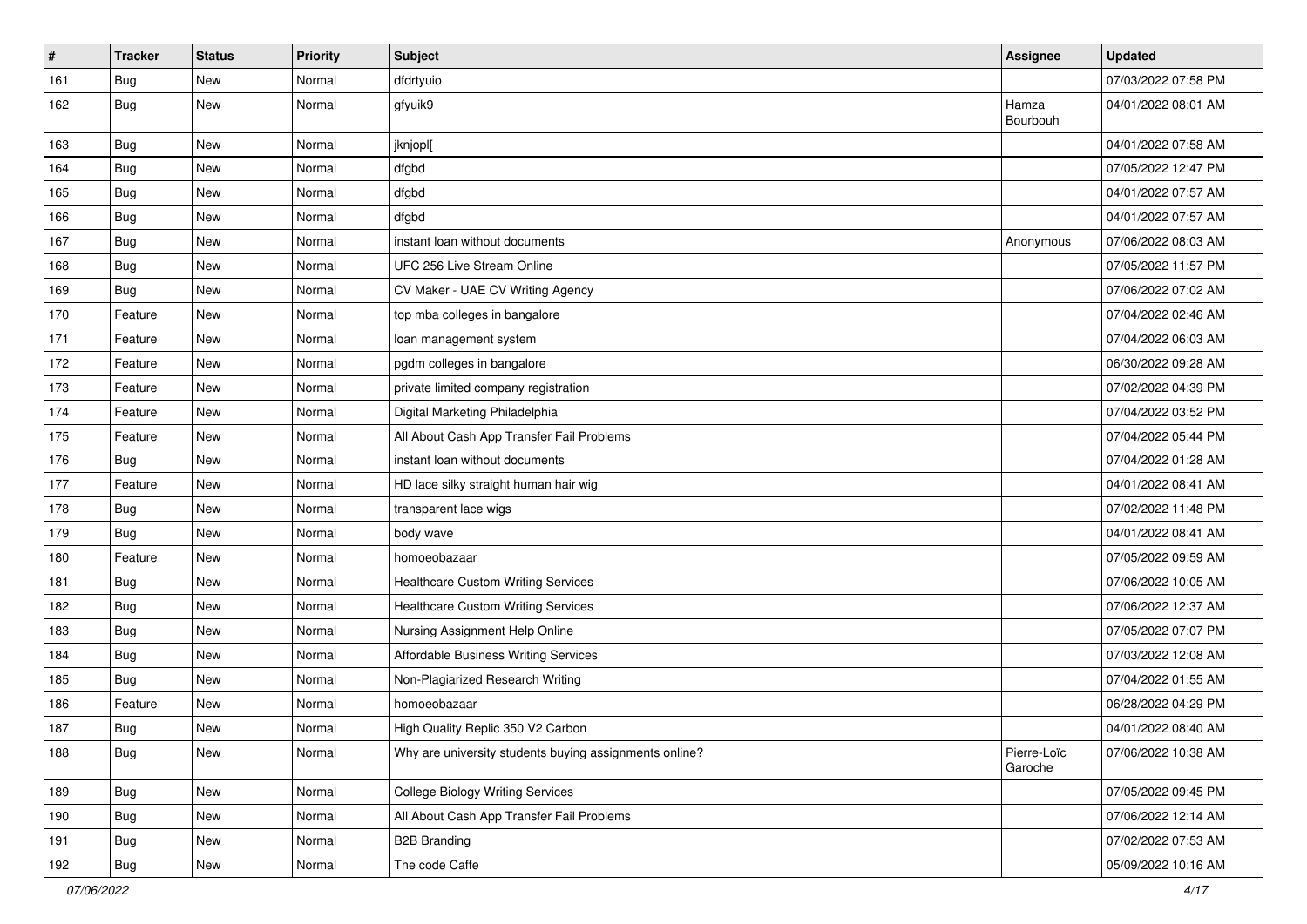| $\sharp$ | <b>Tracker</b> | <b>Status</b> | Priority | <b>Subject</b>                                                                                                  | Assignee               | <b>Updated</b>      |
|----------|----------------|---------------|----------|-----------------------------------------------------------------------------------------------------------------|------------------------|---------------------|
| 193      | Bug            | New           | Normal   | 18% Discount on Homeopathic medicines                                                                           |                        | 07/03/2022 01:02 PM |
| 194      | Bug            | <b>New</b>    | Normal   | lace closure wigs                                                                                               |                        | 07/06/2022 07:44 AM |
| 195      | Bug            | New           | Normal   | homoeobazaar                                                                                                    |                        | 04/01/2022 08:23 AM |
| 196      | Bug            | New           | Normal   | Homoeobazaar For Homeopathy Medicines                                                                           |                        | 07/05/2022 06:45 PM |
| 197      | Bug            | <b>New</b>    | Normal   | SBL JABORANDI PLUS HAIR OIL - COMPLETE SCALP CARE (100ML)                                                       |                        | 07/06/2022 10:48 AM |
| 198      | Bug            | New           | Normal   | DR. RECKEWEG R42 (HAEMOVENIN) (22ML)                                                                            |                        | 07/04/2022 09:20 AM |
| 199      | Bug            | <b>New</b>    | Normal   | SBL CLEARSTONE DROPS (30ML)                                                                                     |                        | 04/01/2022 08:23 AM |
| 200      | Bug            | New           | Normal   | uiopi[o                                                                                                         |                        | 07/04/2022 03:44 AM |
| 201      | Bug            | <b>New</b>    | Normal   | closure wig                                                                                                     |                        | 07/06/2022 06:53 AM |
| 202      | Bug            | <b>New</b>    | Normal   | blonde wig                                                                                                      |                        | 07/05/2022 10:32 PM |
| 204      | Feature        | New           | Normal   | New Car Tyres                                                                                                   |                        | 04/01/2022 08:40 AM |
| 208      | Bug            | New           | Normal   | Why Cash app won't let me send money if scammed?                                                                |                        | 04/01/2022 08:54 AM |
| 209      | Bug            | <b>New</b>    | Normal   | Neglect to access old Cash App account considering message notice issue? Contact help.                          |                        | 07/06/2022 09:11 AM |
| 210      | Bug            | New           | Normal   | Issue with check symbol in Cash App? Dial assist number with calling Cash App customer service phone<br>number. |                        | 07/06/2022 12:48 AM |
| 211      | Bug            | New           | Normal   | Problem in Cash App rebate? Call Cash App customer service number for help.                                     |                        | 07/05/2022 11:53 PM |
| 212      | Feature        | <b>New</b>    | Normal   | How good is the market for gaming mobile apps at the moment?                                                    |                        | 05/17/2022 11:09 AM |
| 213      | Bug            | New           | Normal   | fix HP Notebook Missing Operating System Error Message                                                          |                        | 04/01/2022 08:53 AM |
| 214      | Feature        | New           | Normal   | Five Christmas Apps For Apple Users                                                                             |                        | 07/06/2022 10:34 AM |
| 215      | Bug            | <b>New</b>    | Normal   | How For Top Level Cell Phone For You                                                                            |                        | 06/27/2022 09:19 PM |
| 217      | Bug            | <b>New</b>    | Normal   | How this service matter most?                                                                                   |                        | 07/06/2022 07:49 AM |
| 218      | Bug            | <b>New</b>    | Normal   | Popular Educational trends                                                                                      |                        | 07/05/2022 10:30 PM |
| 219      | Bug            | <b>New</b>    | Normal   | Free Ringtones for Cell Phones.                                                                                 |                        | 07/05/2022 04:20 PM |
| 220      | Feature        | New           | Normal   | essay writing services                                                                                          |                        | 06/26/2022 04:55 PM |
| 221      | Bug            | <b>New</b>    | Normal   | The Best APk                                                                                                    |                        | 04/01/2022 08:49 AM |
| 222      | Bug            | <b>New</b>    | Normal   | Social Profile links                                                                                            |                        | 07/04/2022 01:09 PM |
| 223      | <b>Bug</b>     | New           | Normal   | WhatsApp Plus: Download, Update and Themes                                                                      |                        | 07/03/2022 01:07 PM |
| 224      | Feature        | <b>New</b>    | Normal   | Instant Personal Loan                                                                                           | Pierre-Loïc<br>Garoche | 06/28/2022 04:40 PM |
| 225      | Bug            | New           | Normal   | instant personal loan                                                                                           |                        | 07/03/2022 12:46 AM |
| 226      | Bug            | New           | Normal   | How to find reliable service reviews                                                                            | Anonymous              | 04/01/2022 08:46 AM |
| 227      | Bug            | New           | Normal   | Cash App Help & Solutions - Here You Will Get Better Assistance                                                 |                        | 06/25/2022 11:21 PM |
| 228      | Bug            | New           | Normal   | Why Does Cash App Transaction Failed? - Here Is the Answer                                                      |                        | 07/06/2022 09:54 AM |
| 229      | Feature        | New           | Normal   | How To Delete Cash App Account? - Check Out the Steps In Detail                                                 |                        | 06/28/2022 07:06 PM |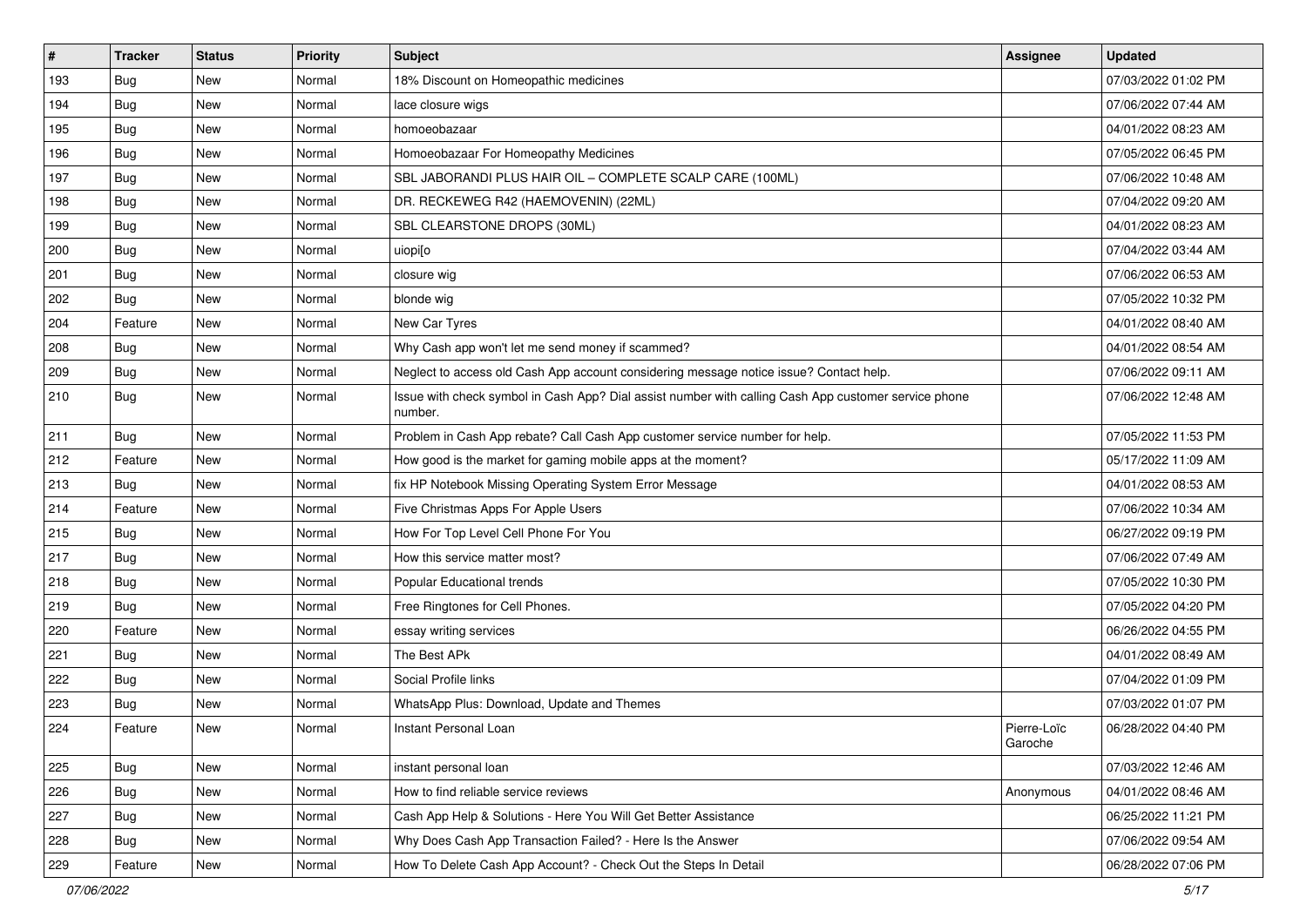| #   | <b>Tracker</b> | <b>Status</b> | <b>Priority</b> | <b>Subject</b>                                                           | Assignee               | <b>Updated</b>      |
|-----|----------------|---------------|-----------------|--------------------------------------------------------------------------|------------------------|---------------------|
| 230 | <b>Bug</b>     | <b>New</b>    | Normal          | Add Money To Cash App Card - Auto Cash Apps                              |                        | 07/02/2022 12:57 AM |
| 231 | Bug            | <b>New</b>    | Normal          | Is the ringtone download difficult or not?                               | Pierre-Loïc<br>Garoche | 07/04/2022 05:42 PM |
| 232 | Bug            | <b>New</b>    | Normal          | FM whatsapp messaging app.                                               |                        | 06/27/2022 10:04 AM |
| 233 | Bug            | <b>New</b>    | Normal          | Anauthorsway.com: My User Experience                                     |                        | 06/27/2022 12:02 PM |
| 234 | Bug            | New           | Normal          | My Personal Experience With the College Writing Services                 |                        | 07/06/2022 10:06 AM |
| 236 | Bug            | <b>New</b>    | Normal          | HP Printer Assistant Software   Download & Install HP Assistant          |                        | 04/01/2022 08:16 AM |
| 237 | Feature        | New           | Normal          | HP Printer Assistant Software   Download & Install HP Assistant          |                        | 07/06/2022 10:02 AM |
| 239 | Bug            | <b>New</b>    | Normal          | Algunas características más de Choices MOD APK                           |                        | 07/04/2022 06:59 PM |
| 240 | Feature        | <b>New</b>    | Normal          | Juego interesante de Dragon Ball Legends MOD APK                         |                        | 07/04/2022 06:19 PM |
| 241 | Feature        | New           | Normal          | How to get a complete solution of Big Ideas Math Answers?                |                        | 04/01/2022 08:15 AM |
| 242 | Feature        | <b>New</b>    | Normal          | Descripción de Torque Pro MOD APK para Android                           |                        | 07/04/2022 04:46 AM |
| 243 | Feature        | New           | Normal          | Reconstruir la pandilla de la mafia en Gangstar Vegas MOD APK            |                        | 07/04/2022 05:50 AM |
| 244 | <b>Bug</b>     | <b>New</b>    | Normal          | Quels sont les avantages des stations de radio en ligne.                 |                        | 07/06/2022 08:13 AM |
| 245 | Bug            | <b>New</b>    | Normal          | Write My Essay For Me Cheap                                              |                        | 07/02/2022 10:31 PM |
| 246 | Bug            | <b>New</b>    | Normal          | The Beast App                                                            |                        | 07/06/2022 06:05 AM |
| 247 | Bug            | <b>New</b>    | Normal          | best 4 Channel Amp                                                       |                        | 07/05/2022 07:06 AM |
| 248 | Bug            | New           | Normal          | Mobile ringtones and attractiveness ringtones                            |                        | 07/06/2022 02:12 AM |
| 249 | Bug            | <b>New</b>    | Normal          | Steps to Activate Cash App Card in Less then 2 Minutes - Get Information | Pierre-Loïc<br>Garoche | 06/21/2022 07:52 PM |
| 250 | Bug            | New           | Normal          | Reviews of phone ringtones                                               |                        | 07/05/2022 06:21 PM |
| 251 | Bug            | <b>New</b>    | Normal          | All About Cash App Transfer Fail Problems                                | Pierre-Loïc<br>Garoche | 07/06/2022 02:08 AM |
| 252 | Bug            | <b>New</b>    | Normal          | Samsung U600 - Is Essential Business And Personal Phone                  |                        | 04/04/2022 04:45 AM |
| 253 | Bug            | <b>New</b>    | Normal          | Florence Lawrence                                                        |                        | 07/05/2022 01:16 PM |
| 254 | Feature        | New           | Normal          | best ayurvedic treatment for psoriasis                                   |                        | 04/01/2022 08:13 AM |
| 255 | Feature        | New           | Normal          | best doctor for psoriasis                                                |                        | 07/05/2022 11:19 PM |
| 256 | Bug            | <b>New</b>    | Normal          | Fake Travis Scott Shoes                                                  |                        | 04/01/2022 08:12 AM |
| 257 | Bug            | New           | Normal          | Best latte machines                                                      |                        | 07/06/2022 05:32 AM |
| 258 | <b>Bug</b>     | New           | Normal          | Fake Nike Dunk High AMBUSH Deep Royal                                    |                        | 07/06/2022 08:07 AM |
| 259 | Bug            | New           | Normal          | call center services                                                     |                        | 07/04/2022 04:03 AM |
| 260 | Bug            | New           | Normal          | Web Design Services Near Me                                              |                        | 07/06/2022 01:25 AM |
| 261 | Bug            | New           | Normal          | Ringtone Downloads - Easy Ways Come Up With Your Own Ringtones           |                        | 07/06/2022 07:35 AM |
| 262 | Bug            | New           | Normal          | It this true to dealing Wuth                                             |                        | 07/04/2022 01:21 AM |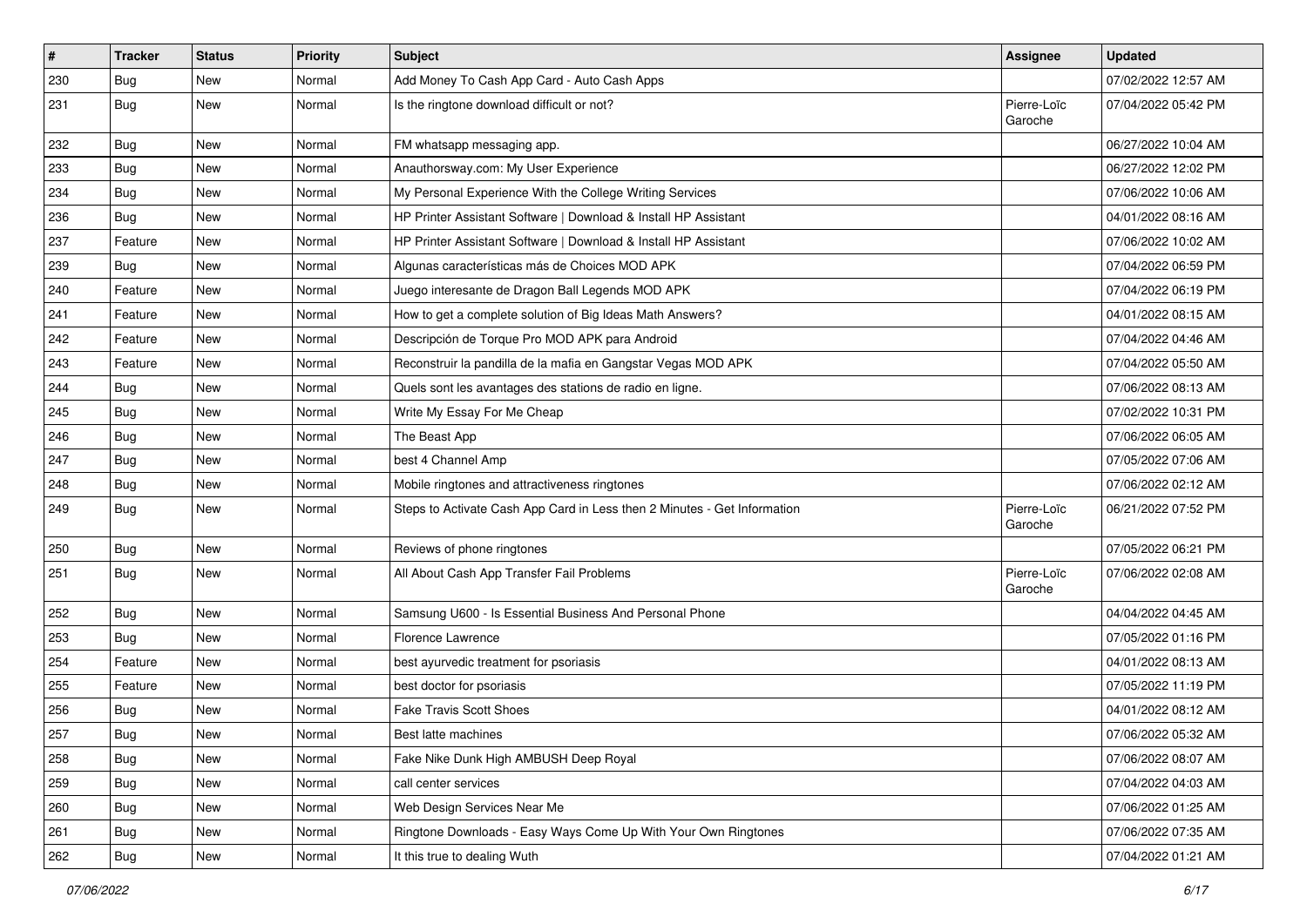| $\pmb{\#}$ | <b>Tracker</b> | <b>Status</b> | <b>Priority</b> | <b>Subject</b>                                                      | Assignee               | <b>Updated</b>      |
|------------|----------------|---------------|-----------------|---------------------------------------------------------------------|------------------------|---------------------|
| 263        | Feature        | New           | Normal          | Wrecked Car Is Nothing But A Worthless                              | Pierre-Loïc<br>Garoche | 07/04/2022 06:49 PM |
| 264        | Bug            | <b>New</b>    | Normal          | We Buy Your Unwanted Car                                            | Corentin<br>Lauverjat  | 07/06/2022 03:49 AM |
| 265        | Bug            | <b>New</b>    | Normal          | 3 Faq's On Downloading To Your Apple Ipod                           |                        | 07/04/2022 11:04 AM |
| 267        | Bug            | <b>New</b>    | Normal          | How To Use Internet Radio Services To Listen To Your Favorite Songs |                        | 07/06/2022 08:23 AM |
| 268        | Bug            | <b>New</b>    | Normal          | Fashionj                                                            |                        | 04/01/2022 08:20 AM |
| 269        | Bug            | New           | Normal          | Is there such a site for app design?                                | Anonymous              | 07/06/2022 03:56 AM |
| 270        | Bug            | New           | Normal          | Logo Mansion                                                        | Christophe<br>Garion   | 04/01/2022 08:20 AM |
| 271        | Feature        | <b>New</b>    | Normal          | Fashion                                                             |                        | 07/05/2022 08:55 AM |
| 272        | Feature        | New           | Normal          | Fashion                                                             |                        | 07/05/2022 07:06 AM |
| 274        | Bug            | <b>New</b>    | Normal          | How AI is transforming coupon marketing campaigns?                  | Anonymous              | 06/27/2022 01:54 PM |
| 275        | Bug            | New           | Normal          | Activate Cash App Card With Or Without QR - Step By Step Guide      | Pierre-Loïc<br>Garoche | 07/06/2022 02:19 AM |
| 276        | Feature        | <b>New</b>    | Normal          | Nike Dunks Replica                                                  |                        | 04/01/2022 08:19 AM |
| 277        | Feature        | <b>New</b>    | Normal          | Nike Dunks Replica                                                  |                        | 04/01/2022 08:19 AM |
| 278        | Bug            | <b>New</b>    | Normal          | Cash App Help & Solutions - Here You Will Get Better Assistance     |                        | 07/06/2022 07:17 AM |
| 280        | Bug            | <b>New</b>    | Normal          | Pacific Web Design                                                  |                        | 07/04/2022 05:52 PM |
| 281        | Feature        | <b>New</b>    | Normal          | what are the types of Ringtones?                                    | Anonymous              | 07/06/2022 03:15 AM |
| 282        | Bug            | <b>New</b>    | Normal          | Activate Cash App Card: Learn Simple Steps & Fix Errors             |                        | 07/06/2022 05:28 AM |
| 283        | Bug            | <b>New</b>    | Normal          | Cash App To PayPal Transfer Money - Check Out The Steps Here        |                        | 04/01/2022 08:17 AM |
| 284        | Bug            | <b>New</b>    | Normal          | All About Cash App Transfer Fail Problems                           |                        | 07/06/2022 05:41 AM |
| 285        | <b>Bug</b>     | New           | Normal          | Have you ever written an essay?                                     |                        | 07/06/2022 01:45 AM |
| 286        | Bug            | New           | Normal          | All About Cash App Transfer Fail Problems                           |                        | 04/01/2022 07:49 AM |
| 287        | Bug            | <b>New</b>    | Normal          | Make shopping easier                                                |                        | 04/01/2022 08:41 AM |
| 288        | Bug            | <b>New</b>    | Normal          | Make shopping easier                                                |                        | 04/01/2022 07:56 AM |
| 289        | <b>Bug</b>     | <b>New</b>    | Normal          | Recover Yahoo Mail Forgotten Password - Explore Kanata Chinese      |                        | 07/06/2022 08:51 AM |
| 292        | <b>Bug</b>     | New           | Normal          | Venmo to Cash App Transfer Of Money- Explore Here                   |                        | 07/06/2022 07:59 AM |
| 295        | Bug            | New           | Normal          | Headliner Repair Services in Jonesboro GA                           |                        | 04/01/2022 07:21 AM |
| 296        | Bug            | <b>New</b>    | Normal          | Window Tinting Services in Jonesboro GA                             |                        | 04/01/2022 07:21 AM |
| 297        | <b>Bug</b>     | New           | Normal          | Auto Lighting Installation Services in Norcross GA                  |                        | 04/01/2022 07:21 AM |
| 298        | Bug            | New           | Normal          | Car Stereo Installation Services in Norcross GA                     |                        | 04/01/2022 07:20 AM |
| 299        | <b>Bug</b>     | New           | Normal          | Brake Caliper Painting Services in Norcross GA                      |                        | 04/01/2022 07:20 AM |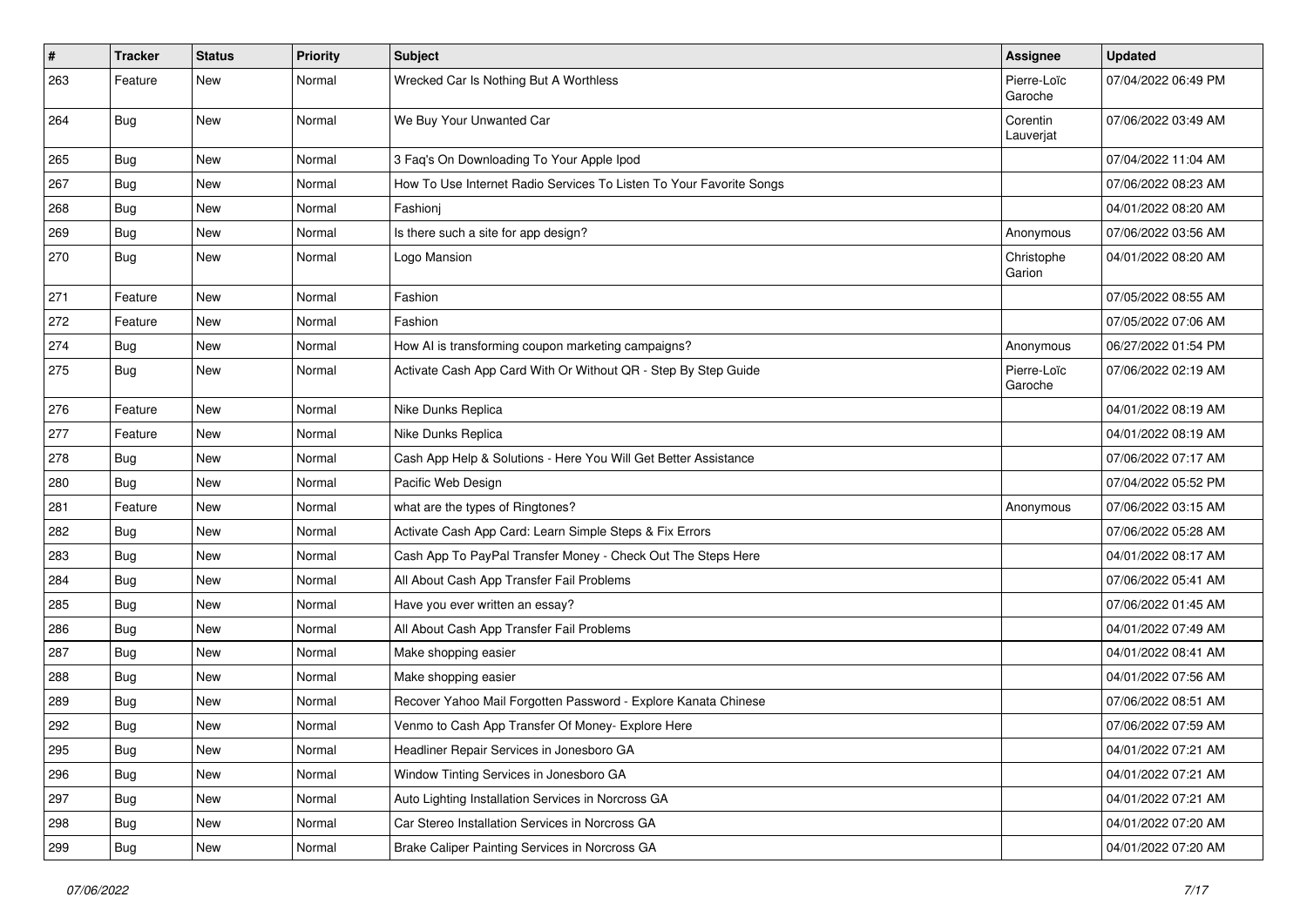| $\sharp$ | <b>Tracker</b> | <b>Status</b> | <b>Priority</b> | Subject                                               | <b>Assignee</b> | <b>Updated</b>      |
|----------|----------------|---------------|-----------------|-------------------------------------------------------|-----------------|---------------------|
| 300      | Bug            | New           | Normal          | Wheels Powder Coating Services in Norcross GA         |                 | 04/15/2022 01:45 PM |
| 301      | Bug            | <b>New</b>    | Normal          | Vehicle Electronics Services in Norcross GA           |                 | 04/01/2022 07:18 AM |
| 302      | Bug            | New           | Normal          | Auto Electrical Repair Services in Norcross GA        |                 | 07/04/2022 04:34 PM |
| 303      | Bug            | New           | Normal          | Car Wrapping Services in Norcross GA                  |                 | 04/01/2022 07:22 AM |
| 304      | Bug            | <b>New</b>    | Normal          | Keyless Entry Services in Norcross GA                 |                 | 04/01/2022 07:19 AM |
| 305      | Bug            | New           | Normal          | Headliner Repair Services in Norcross GA              |                 | 04/01/2022 07:19 AM |
| 306      | Bug            | <b>New</b>    | Normal          | Window Tinting Services in Norcross GA                |                 | 04/01/2022 07:19 AM |
| 307      | Bug            | New           | Normal          | Carpet Cleaning Services in Virginia Beach VA         |                 | 04/01/2022 07:19 AM |
| 308      | Bug            | <b>New</b>    | Normal          | Carpet Repairing Services in Virginia Beach VA        |                 | 04/01/2022 07:19 AM |
| 309      | Bug            | <b>New</b>    | Normal          | Stain Removal Services in Virginia Beach VA           |                 | 04/01/2022 07:19 AM |
| 310      | <b>Bug</b>     | <b>New</b>    | Normal          | Mattress Cleaning Services in Virginia Beach VA       |                 | 07/06/2022 05:58 AM |
| 311      | Bug            | New           | Normal          | Odor Removal Services in Virginia Beach VA            |                 | 04/01/2022 07:19 AM |
| 312      | Bug            | New           | Normal          | Stain Protection Services in Virginia Beach VA        |                 | 07/06/2022 09:04 AM |
| 313      | Bug            | New           | Normal          | Water Extraction Services in Virginia Beach VA        |                 | 07/04/2022 04:06 AM |
| 314      | Bug            | New           | Normal          | Water Extraction Services in Virginia Beach VA        |                 | 04/01/2022 07:25 AM |
| 315      | Bug            | New           | Normal          | Dissertation help UK                                  |                 | 07/02/2022 08:51 AM |
| 316      | Bug            | New           | Normal          | Finden Sie den besten Klingelton für Ihr Telefon      |                 | 07/04/2022 09:17 AM |
| 317      | Bug            | <b>New</b>    | Normal          | Eco/Green Cleaning Services in Virginia Beach VA      |                 | 07/05/2022 06:33 PM |
| 318      | <b>Bug</b>     | <b>New</b>    | Normal          | Mold Removal Services in Virginia Beach VA            |                 | 04/01/2022 07:27 AM |
| 319      | <b>Bug</b>     | <b>New</b>    | Normal          | Steam Cleaning Services in Virginia Beach VA          |                 | 04/01/2022 07:27 AM |
| 320      | Bug            | New           | Normal          | Emergency Cleaning Services in Virginia Beach VA      |                 | 04/01/2022 07:27 AM |
| 321      | Bug            | <b>New</b>    | Normal          | Tile & Grout Cleaning Services in Virginia Beach VA   |                 | 07/03/2022 08:08 AM |
| 322      | <b>Bug</b>     | <b>New</b>    | Normal          | Rug Cleaning Services in Virginia Beach VA            |                 | 04/01/2022 07:26 AM |
| 323      | Bug            | New           | Normal          | Car Upholstery Cleaning Services in Virginia Beach VA |                 | 04/01/2022 07:26 AM |
| 324      | <b>Bug</b>     | <b>New</b>    | Normal          | Upholstery Cleaning Services in Virginia Beach VA     |                 | 04/01/2022 07:26 AM |
| 325      | Bug            | New           | Normal          | Carpet Cleaning Services in Norfolk VA                |                 | 04/01/2022 07:26 AM |
| 326      | Bug            | New           | Normal          | Carpet Repairing Services in Norfolk VA               |                 | 04/01/2022 07:26 AM |
| 327      | <b>Bug</b>     | New           | Normal          | Stain Removal Services in Norfolk VA                  |                 | 04/01/2022 07:26 AM |
| 328      | Bug            | New           | Normal          | Mattress Cleaning Services in Norfolk VA              |                 | 04/01/2022 07:26 AM |
| 329      | Bug            | New           | Normal          | Odor Removal Services in Norfolk VA                   |                 | 04/01/2022 07:22 AM |
| 330      | Bug            | New           | Normal          | Stain Protection Services in Norfolk VA               |                 | 04/01/2022 07:26 AM |
| 331      | Bug            | New           | Normal          | Water Extraction Services in Norfolk VA               |                 | 07/04/2022 10:34 PM |
| 332      | <b>Bug</b>     | New           | Normal          | Eco/Green Cleaning Services in Norfolk VA             |                 | 04/01/2022 07:25 AM |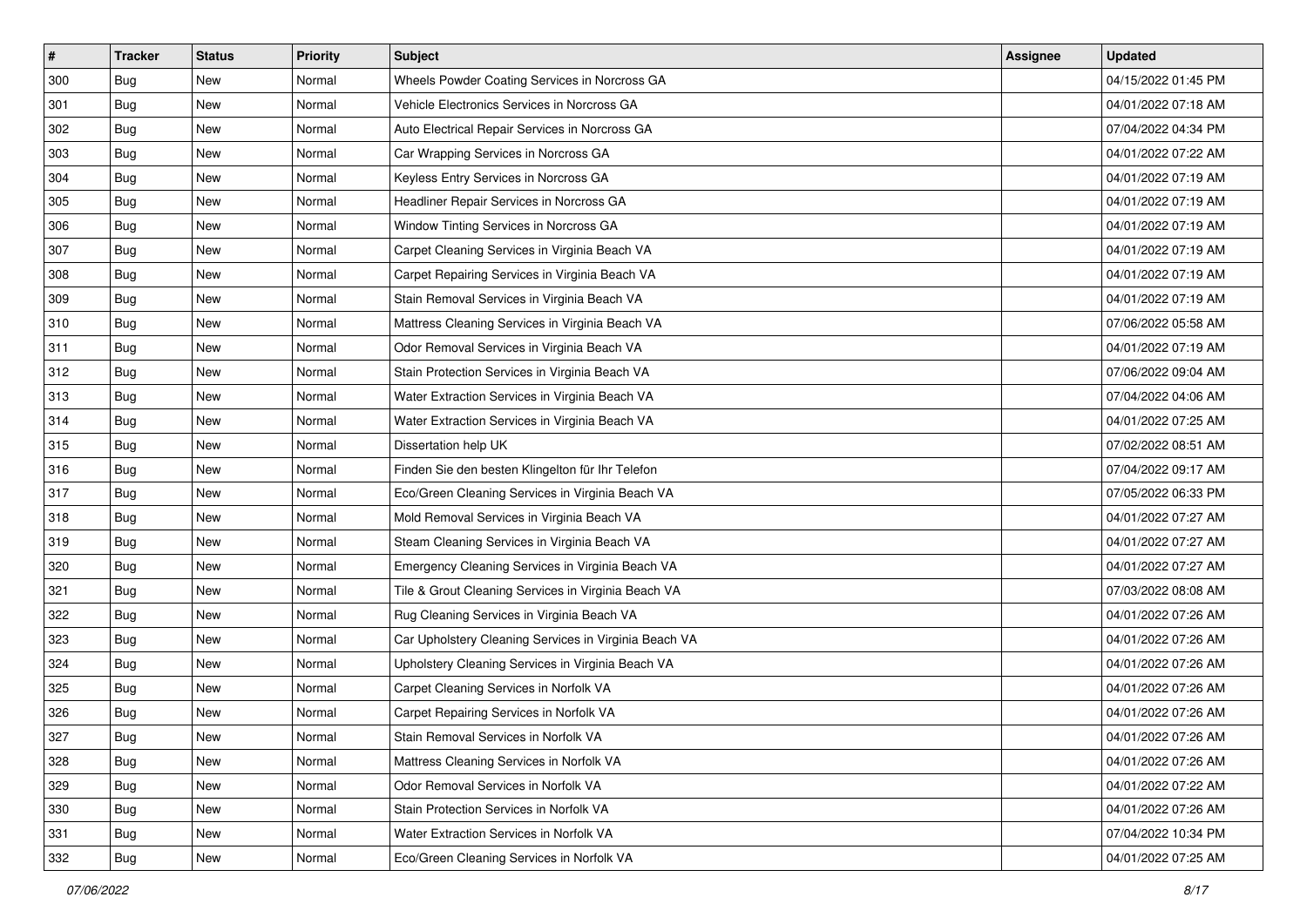| $\sharp$ | <b>Tracker</b> | <b>Status</b> | <b>Priority</b> | Subject                                           | <b>Assignee</b> | <b>Updated</b>      |
|----------|----------------|---------------|-----------------|---------------------------------------------------|-----------------|---------------------|
| 333      | <b>Bug</b>     | New           | Normal          | Mold Removal Services in Norfolk VA               |                 | 07/06/2022 07:11 AM |
| 334      | <b>Bug</b>     | <b>New</b>    | Normal          | Steam Cleaning Services in Norfolk VA             |                 | 04/01/2022 07:25 AM |
| 335      | Bug            | <b>New</b>    | Normal          | Emergency Cleaning Services in Norfolk VA         |                 | 04/01/2022 07:24 AM |
| 336      | Bug            | New           | Normal          | Tile & Grout Cleaning Services in Norfolk VA      |                 | 07/06/2022 04:10 AM |
| 337      | <b>Bug</b>     | New           | Normal          | Rug Cleaning Services in Norfolk VA               |                 | 04/01/2022 07:23 AM |
| 338      | <b>Bug</b>     | New           | Normal          | Car Upholstery Cleaning Services in Norfolk VA    |                 | 04/01/2022 07:23 AM |
| 339      | <b>Bug</b>     | <b>New</b>    | Normal          | Upholstery Cleaning Services in Norfolk VA        |                 | 06/17/2022 04:36 AM |
| 340      | Bug            | New           | Normal          | Carpet Cleaning Services in Chesapeake VA         |                 | 04/01/2022 07:23 AM |
| 341      | Bug            | <b>New</b>    | Normal          | Carpet Repairing Services in Chesapeake VA        |                 | 04/01/2022 07:23 AM |
| 342      | <b>Bug</b>     | <b>New</b>    | Normal          | Stain Removal Services in Chesapeake VA           |                 | 04/01/2022 07:22 AM |
| 343      | Bug            | <b>New</b>    | Normal          | Mattress Cleaning Services in Chesapeake VA       |                 | 04/01/2022 07:16 AM |
| 344      | Bug            | New           | Normal          | Odor Removal Services in Chesapeake VA            |                 | 07/04/2022 02:02 AM |
| 345      | <b>Bug</b>     | New           | Normal          | Stain Protection Services in Chesapeake VA        |                 | 07/06/2022 05:05 AM |
| 346      | <b>Bug</b>     | New           | Normal          | Water Extraction Services in Chesapeake VA        |                 | 04/01/2022 07:15 AM |
| 347      | <b>Bug</b>     | New           | Normal          | Eco/Green Cleaning Services in Chesapeake VA      |                 | 07/06/2022 05:00 AM |
| 348      | <b>Bug</b>     | New           | Normal          | Mold Removal Services in Chesapeake VA            |                 | 06/28/2022 12:53 AM |
| 349      | Bug            | New           | Normal          | Steam Cleaning Services in Chesapeake VA          |                 | 04/01/2022 07:14 AM |
| 350      | <b>Bug</b>     | <b>New</b>    | Normal          | Emergency Cleaning Services in Chesapeake VA      |                 | 04/01/2022 07:14 AM |
| 351      | <b>Bug</b>     | <b>New</b>    | Normal          | Emergency Cleaning Services in Chesapeake VA      |                 | 04/01/2022 07:14 AM |
| 352      | <b>Bug</b>     | <b>New</b>    | Normal          | Tile & Grout Cleaning Services in Chesapeake VA   |                 | 07/06/2022 08:21 AM |
| 353      | Bug            | New           | Normal          | Rug Cleaning Services in Chesapeake VA            |                 | 04/01/2022 07:14 AM |
| 354      | Bug            | <b>New</b>    | Normal          | Car Upholstery Cleaning Services in Chesapeake VA |                 | 04/01/2022 07:14 AM |
| 355      | <b>Bug</b>     | <b>New</b>    | Normal          | Upholstery Cleaning Services in Chesapeake VA     |                 | 04/01/2022 07:14 AM |
| 356      | Bug            | New           | Normal          | Moving Services in Baltimore MD                   |                 | 04/01/2022 07:13 AM |
| 357      | <b>Bug</b>     | <b>New</b>    | Normal          | Furniture Assembly Services in Baltimore MD       |                 | 04/01/2022 07:12 AM |
| 358      | Bug            | New           | Normal          | Office Moving Services in Baltimore MD            |                 | 04/01/2022 07:13 AM |
| 359      | Bug            | New           | Normal          | Local Moving Services in Baltimore MD             |                 | 04/01/2022 07:15 AM |
| 360      | <b>Bug</b>     | New           | Normal          | Auto Transport Services in Baltimore MD           |                 | 04/01/2022 07:13 AM |
| 361      | Bug            | New           | Normal          | Junk Removal Services in Baltimore MD             |                 | 04/01/2022 07:13 AM |
| 362      | Bug            | New           | Normal          | Moving Services in Washington DC                  |                 | 04/01/2022 07:13 AM |
| 363      | Bug            | New           | Normal          | Furniture Assembly Services in Washington DC      |                 | 04/01/2022 07:13 AM |
| 364      | Bug            | New           | Normal          | Office Moving Services in Washington DC           |                 | 04/01/2022 07:13 AM |
| 365      | <b>Bug</b>     | New           | Normal          | Local Moving Services in Washington DC            |                 | 04/01/2022 07:12 AM |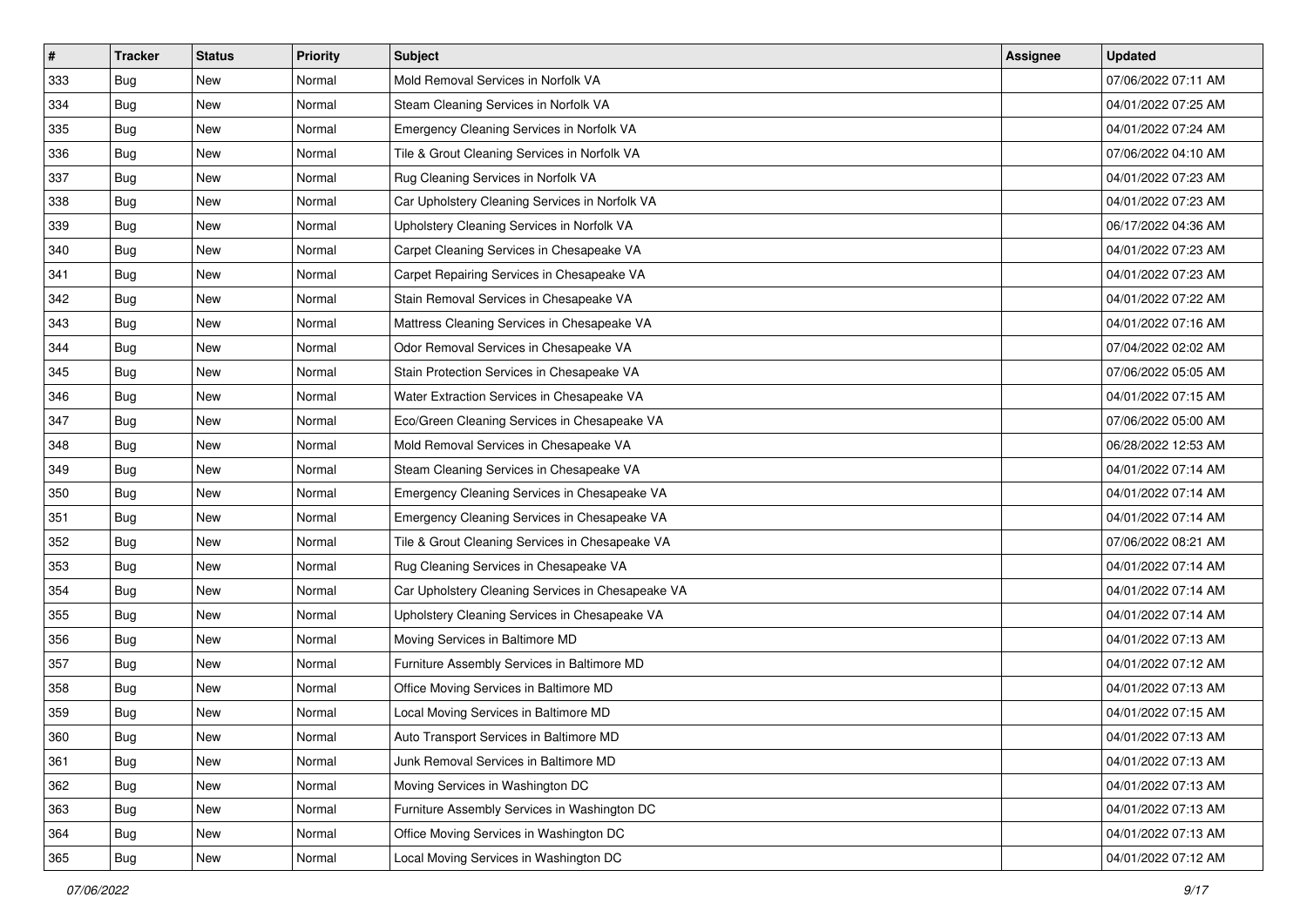| $\sharp$ | <b>Tracker</b> | <b>Status</b> | <b>Priority</b> | <b>Subject</b>                                     | <b>Assignee</b> | <b>Updated</b>      |
|----------|----------------|---------------|-----------------|----------------------------------------------------|-----------------|---------------------|
| 366      | Bug            | New           | Normal          | Auto Transport Services in Washington DC           |                 | 04/01/2022 07:12 AM |
| 367      | Bug            | <b>New</b>    | Normal          | Junk Removal Services in Washington DC             |                 | 04/01/2022 07:12 AM |
| 368      | Bug            | New           | Normal          | Moving Services in Arlington County VA             |                 | 04/01/2022 07:12 AM |
| 369      | Bug            | <b>New</b>    | Normal          | Furniture Assembly Services in Arlington County VA |                 | 04/01/2022 07:12 AM |
| 370      | Bug            | New           | Normal          | Office Moving Services in Arlington County VA      |                 | 04/01/2022 07:16 AM |
| 371      | <b>Bug</b>     | New           | Normal          | Local Moving Services in Arlington County VA       |                 | 04/01/2022 07:13 AM |
| 372      | Bug            | New           | Normal          | Auto Transport Services in Arlington County VA     |                 | 07/03/2022 11:31 PM |
| 373      | Bug            | New           | Normal          | Junk Removal Services in Arlington County VA       |                 | 04/01/2022 07:18 AM |
| 374      | Bug            | New           | Normal          | Moving Services in Fairfax VA                      |                 | 04/01/2022 07:18 AM |
| 375      | <b>Bug</b>     | <b>New</b>    | Normal          | Furniture Assembly Services in Fairfax VA          |                 | 04/01/2022 07:18 AM |
| 376      | Bug            | New           | Normal          | Office Moving Services in Fairfax VA               |                 | 04/01/2022 07:17 AM |
| 377      | Bug            | New           | Normal          | Local Moving Services in Fairfax VA                |                 | 04/01/2022 07:17 AM |
| 378      | <b>Bug</b>     | <b>New</b>    | Normal          | Auto Transport Services in Fairfax VA              |                 | 04/01/2022 07:17 AM |
| 379      | Bug            | New           | Normal          | Junk Removal Services in Fairfax VA                |                 | 04/01/2022 07:17 AM |
| 380      | Bug            | <b>New</b>    | Normal          | Moving Services in McLean VA                       |                 | 07/06/2022 06:47 AM |
| 381      | Bug            | New           | Normal          | Furniture Assembly Services in McLean VA           |                 | 04/01/2022 07:17 AM |
| 382      | Bug            | <b>New</b>    | Normal          | Office Moving Services in McLean VA                |                 | 04/01/2022 07:17 AM |
| 383      | Bug            | New           | Normal          | Local Moving Services in McLean VA                 |                 | 04/01/2022 07:17 AM |
| 384      | Bug            | <b>New</b>    | Normal          | Auto Transport Services in McLean VA               |                 | 04/01/2022 07:17 AM |
| 385      | Bug            | <b>New</b>    | Normal          | Junk Removal Services in McLean VA                 |                 | 04/01/2022 07:15 AM |
| 386      | Bug            | New           | Normal          | Moving Services in Sterling VA                     |                 | 04/01/2022 07:16 AM |
| 387      | Bug            | New           | Normal          | Furniture Assembly Services in Sterling VA         |                 | 04/01/2022 07:18 AM |
| 388      | <b>Bug</b>     | <b>New</b>    | Normal          | Office Moving Services in Sterling VA              |                 | 04/01/2022 07:16 AM |
| 389      | Bug            | New           | Normal          | Local Moving Services in Sterling VA               |                 | 04/01/2022 07:16 AM |
| 390      | Bug            | New           | Normal          | Auto Transport Services in Sterling VA             |                 | 04/01/2022 07:16 AM |
| 391      | <b>Bug</b>     | <b>New</b>    | Normal          | Junk Removal Services in Sterling VA               |                 | 04/01/2022 07:16 AM |
| 392      | Bug            | New           | Normal          | Moving Services in Annapolis MD                    |                 | 04/01/2022 07:16 AM |
| 393      | <b>Bug</b>     | New           | Normal          | Furniture Assembly Services in Annapolis MD        |                 | 04/01/2022 07:16 AM |
| 394      | Bug            | New           | Normal          | Office Moving Services in Annapolis MD             |                 | 04/01/2022 07:15 AM |
| 395      | Bug            | New           | Normal          | Local Moving Services in Annapolis MD              |                 | 04/01/2022 07:15 AM |
| 396      | Bug            | New           | Normal          | Auto Transport Services in Annapolis MD            |                 | 04/01/2022 07:15 AM |
| 397      | Bug            | New           | Normal          | Junk Removal Services in Annapolis MD              |                 | 04/01/2022 07:15 AM |
| 398      | <b>Bug</b>     | New           | Normal          | Moving Services in Potomac MD                      |                 | 04/01/2022 07:32 AM |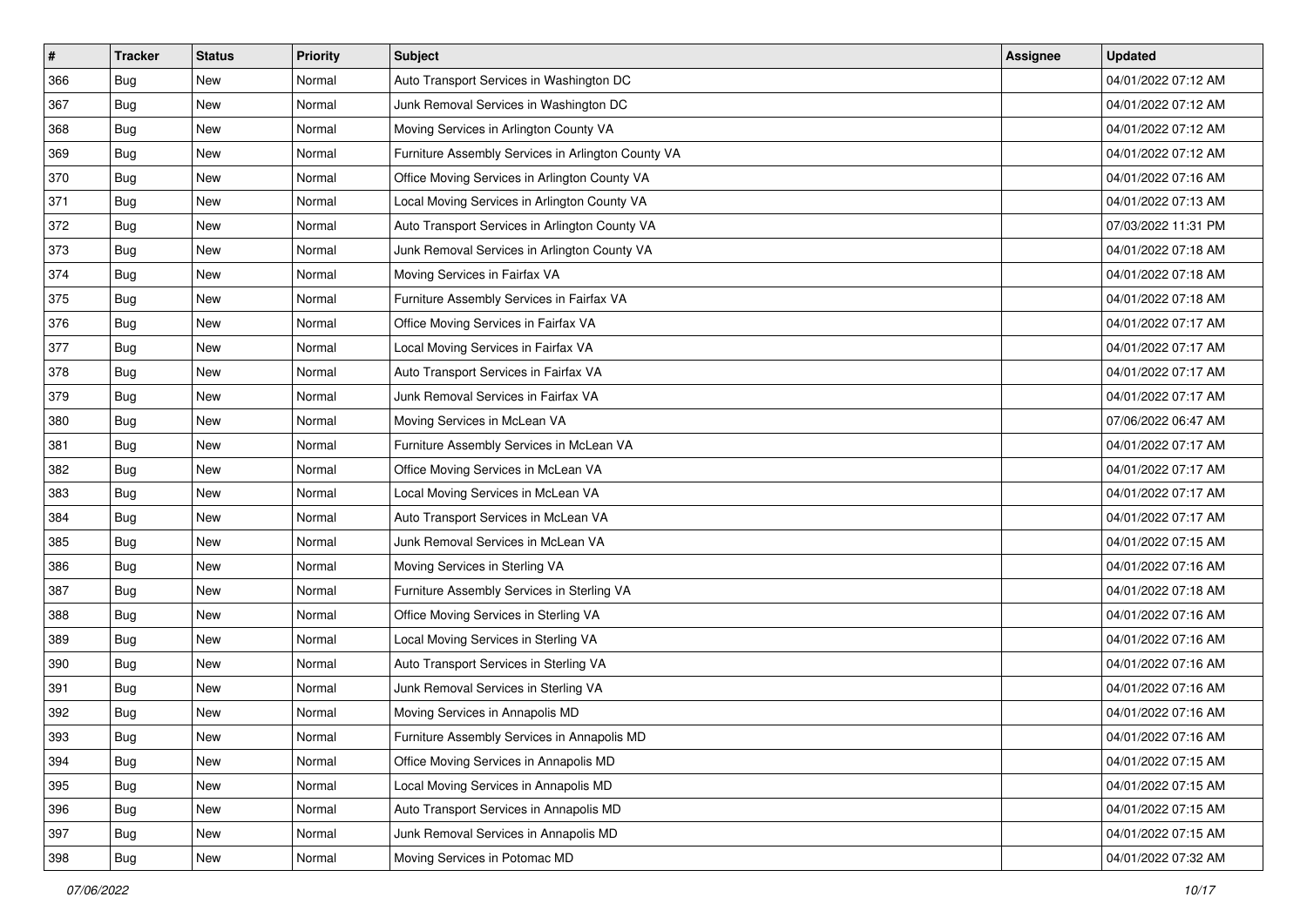| $\vert$ # | <b>Tracker</b> | <b>Status</b> | <b>Priority</b> | <b>Subject</b>                                 | <b>Assignee</b> | <b>Updated</b>      |
|-----------|----------------|---------------|-----------------|------------------------------------------------|-----------------|---------------------|
| 399       | Bug            | New           | Normal          | Furniture Assembly Services in Potomac MD      |                 | 04/01/2022 07:15 AM |
| 400       | Bug            | <b>New</b>    | Normal          | Office Moving Services in Potomac MD           |                 | 07/05/2022 09:18 AM |
| 401       | <b>Bug</b>     | New           | Normal          | Local Moving Services in Potomac MD            |                 | 04/01/2022 07:48 AM |
| 402       | Bug            | New           | Normal          | Auto Transport Services in Potomac MD          |                 | 04/01/2022 07:47 AM |
| 403       | <b>Bug</b>     | <b>New</b>    | Normal          | Junk Removal Services in Potomac MD            |                 | 04/01/2022 07:47 AM |
| 404       | Bug            | New           | Normal          | Moving Services in Gaithersburg MD             |                 | 04/01/2022 07:47 AM |
| 405       | Bug            | New           | Normal          | Furniture Assembly Services in Gaithersburg MD |                 | 04/01/2022 07:47 AM |
| 406       | Bug            | New           | Normal          | Office Moving Services in Gaithersburg MD      |                 | 04/01/2022 07:47 AM |
| 407       | Bug            | New           | Normal          | Upholstery Cleaning Boston MA                  |                 | 04/01/2022 07:47 AM |
| 408       | <b>Bug</b>     | <b>New</b>    | Normal          | Carpet Cleaning Boston MA                      |                 | 04/01/2022 07:47 AM |
| 409       | Bug            | New           | Normal          | Floor Stripping Boston MA                      |                 | 04/01/2022 07:47 AM |
| 410       | Bug            | New           | Normal          | Floor Waxing Boston MA                         |                 | 04/01/2022 07:47 AM |
| 411       | <b>Bug</b>     | New           | Normal          | Floor Cleaning Boston MA                       |                 | 04/01/2022 07:47 AM |
| 412       | Bug            | New           | Normal          | Germs Removal Boston MA                        |                 | 04/01/2022 07:47 AM |
| 413       | <b>Bug</b>     | <b>New</b>    | Normal          | Commercial Floor Cleaning Boston MA            |                 | 04/01/2022 07:45 AM |
| 414       | Bug            | New           | Normal          | Residential Floor Cleaning Boston MA           |                 | 04/01/2022 07:46 AM |
| 415       | Bug            | New           | Normal          | Upholstery Cleaning Somerville MA              |                 | 04/01/2022 07:48 AM |
| 416       | <b>Bug</b>     | <b>New</b>    | Normal          | Carpet Cleaning Somerville MA                  |                 | 04/01/2022 07:46 AM |
| 417       | Bug            | New           | Normal          | Floor Stripping Somerville MA                  |                 | 04/01/2022 07:46 AM |
| 418       | Bug            | New           | Normal          | Floor Waxing Somerville MA                     |                 | 04/01/2022 07:46 AM |
| 419       | Bug            | New           | Normal          | Floor Cleaning Somerville MA                   |                 | 04/01/2022 07:46 AM |
| 420       | Bug            | New           | Normal          | Germs Removal Somerville MA                    |                 | 04/01/2022 07:46 AM |
| 421       | <b>Bug</b>     | <b>New</b>    | Normal          | Commercial Floor Cleaning Somerville MA        |                 | 04/01/2022 07:46 AM |
| 422       | Bug            | New           | Normal          | Residential Floor Cleaning Somerville MA       |                 | 04/01/2022 07:46 AM |
| 423       | Bug            | New           | Normal          | Upholstery Cleaning Brookline MA               |                 | 04/01/2022 07:46 AM |
| 424       | Bug            | New           | Normal          | Carpet Cleaning Brookline MA                   |                 | 04/01/2022 07:45 AM |
| 425       | Bug            | New           | Normal          | Floor Stripping Brookline MA                   |                 | 04/01/2022 07:45 AM |
| 426       | <b>Bug</b>     | New           | Normal          | Floor Waxing Brookline MA                      |                 | 04/01/2022 07:49 AM |
| 427       | Bug            | New           | Normal          | Floor Cleaning Brookline MA                    |                 | 04/01/2022 07:46 AM |
| 428       | Bug            | New           | Normal          | Germs Removal Brookline MA                     |                 | 04/01/2022 07:47 AM |
| 429       | Bug            | New           | Normal          | Germs Removal Brookline MA                     |                 | 04/01/2022 07:51 AM |
| 430       | <b>Bug</b>     | New           | Normal          | Commercial Floor Cleaning Brookline MA         |                 | 04/01/2022 07:50 AM |
| 431       | <b>Bug</b>     | New           | Normal          | Residential Floor Cleaning Brookline MA        |                 | 04/01/2022 07:50 AM |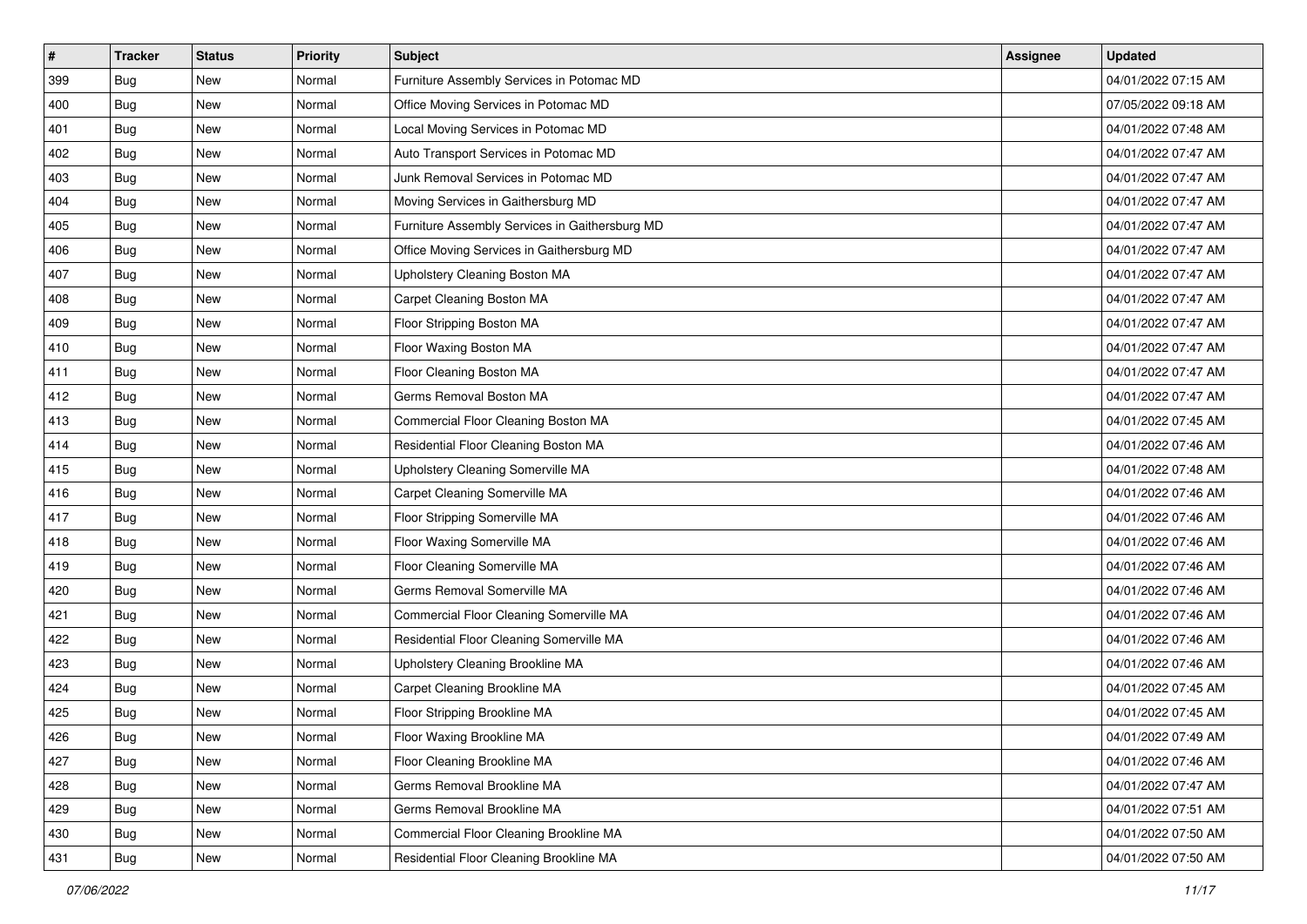| $\vert$ # | <b>Tracker</b> | <b>Status</b> | Priority | <b>Subject</b>                          | <b>Assignee</b> | <b>Updated</b>      |
|-----------|----------------|---------------|----------|-----------------------------------------|-----------------|---------------------|
| 432       | Bug            | New           | Normal   | Upholstery Cleaning Newton MA           |                 | 04/01/2022 07:50 AM |
| 433       | Bug            | New           | Normal   | Carpet Cleaning Newton MA               |                 | 04/01/2022 07:50 AM |
| 434       | Bug            | New           | Normal   | Floor Stripping Newton MA               |                 | 04/01/2022 07:50 AM |
| 435       | Bug            | New           | Normal   | Floor Waxing Newton MA                  |                 | 04/01/2022 07:50 AM |
| 436       | Bug            | <b>New</b>    | Normal   | Floor Cleaning Newton MA                |                 | 04/01/2022 07:50 AM |
| 437       | Bug            | New           | Normal   | Germs Removal Newton MA                 |                 | 04/01/2022 07:50 AM |
| 438       | Bug            | New           | Normal   | Commercial Floor Cleaning Newton MA     |                 | 04/01/2022 07:50 AM |
| 439       | Bug            | New           | Normal   | Residential Floor Cleaning Newton MA    |                 | 04/01/2022 07:49 AM |
| 440       | Bug            | New           | Normal   | Upholstery Cleaning Watertown MA        |                 | 04/01/2022 07:49 AM |
| 441       | Bug            | New           | Normal   | Carpet Cleaning Watertown MA            |                 | 06/02/2022 06:00 PM |
| 442       | Bug            | New           | Normal   | Floor Stripping Watertown MA            |                 | 04/01/2022 07:49 AM |
| 443       | Bug            | New           | Normal   | Floor Waxing Watertown MA               |                 | 04/01/2022 07:51 AM |
| 444       | Bug            | New           | Normal   | Floor Cleaning Watertown MA             |                 | 04/01/2022 07:49 AM |
| 445       | Bug            | New           | Normal   | Germs Removal Watertown MA              |                 | 04/01/2022 07:49 AM |
| 446       | Bug            | New           | Normal   | Commercial Floor Cleaning Watertown MA  |                 | 04/01/2022 07:49 AM |
| 447       | Bug            | New           | Normal   | Residential Floor Cleaning Watertown MA |                 | 04/01/2022 07:49 AM |
| 448       | Bug            | New           | Normal   | Upholstery Cleaning Quincy MA           |                 | 04/01/2022 07:48 AM |
| 449       | Bug            | <b>New</b>    | Normal   | Carpet Cleaning Quincy MA               |                 | 04/01/2022 07:48 AM |
| 450       | Bug            | New           | Normal   | Floor Stripping Quincy MA               |                 | 07/05/2022 01:16 AM |
| 451       | Bug            | New           | Normal   | Floor Waxing Quincy MA                  |                 | 04/01/2022 07:48 AM |
| 452       | Bug            | New           | Normal   | Floor Cleaning Quincy MA                |                 | 04/01/2022 07:48 AM |
| 453       | Bug            | New           | Normal   | Germs Removal Quincy MA                 |                 | 04/01/2022 07:48 AM |
| 454       | <b>Bug</b>     | <b>New</b>    | Normal   | Commercial Floor Cleaning Quincy MA     |                 | 06/02/2022 05:59 PM |
| 455       | Bug            | New           | Normal   | Residential Floor Cleaning Quincy MA    |                 | 04/01/2022 07:38 AM |
| 456       | Bug            | New           | Normal   | Upholstery Cleaning Medford MA          |                 | 04/01/2022 07:28 AM |
| 457       | Bug            | New           | Normal   | <b>Carpet Cleaning Medford MA</b>       |                 | 07/05/2022 12:06 PM |
| 458       | Bug            | New           | Normal   | Floor Stripping Medford MA              |                 | 04/01/2022 07:32 AM |
| 459       | <b>Bug</b>     | New           | Normal   | Floor Waxing Medford MA                 |                 | 04/01/2022 07:32 AM |
| 460       | Bug            | New           | Normal   | Floor Cleaning Medford MA               |                 | 07/05/2022 08:19 AM |
| 461       | Bug            | New           | Normal   | Germs Removal Medford MA                |                 | 07/04/2022 08:49 PM |
| 462       | Bug            | New           | Normal   | Commercial Floor Cleaning Medford MA    |                 | 04/01/2022 07:32 AM |
| 463       | <b>Bug</b>     | New           | Normal   | Residential Floor Cleaning Medford MA   |                 | 04/01/2022 07:32 AM |
| 464       | <b>Bug</b>     | New           | Normal   | Upholstery Cleaning Westchester MA      |                 | 07/05/2022 08:38 PM |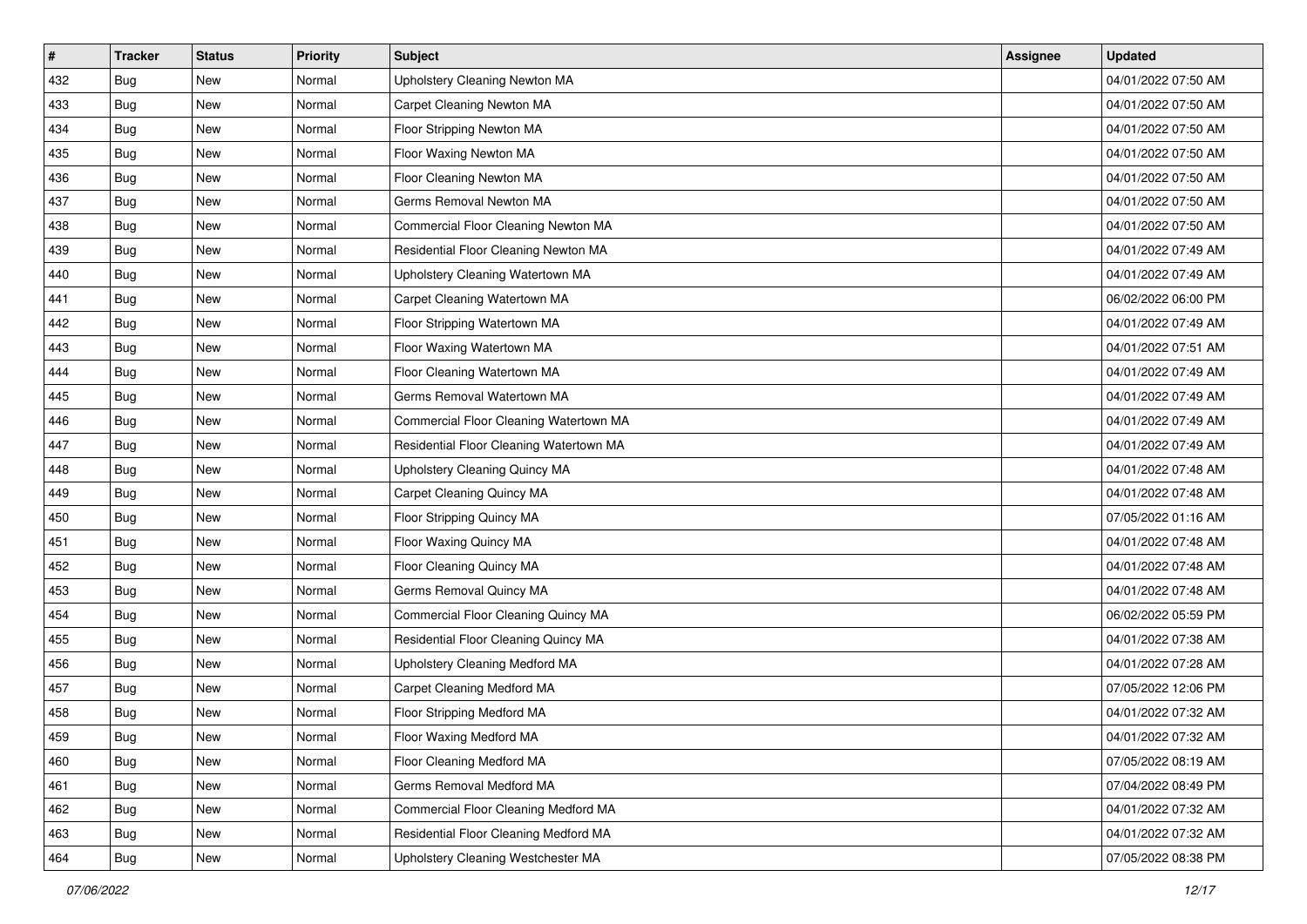| $\vert$ # | <b>Tracker</b> | <b>Status</b> | <b>Priority</b> | Subject                                                                              | <b>Assignee</b>        | <b>Updated</b>      |
|-----------|----------------|---------------|-----------------|--------------------------------------------------------------------------------------|------------------------|---------------------|
| 465       | Bug            | New           | Normal          | Carpet Cleaning Westchester MA                                                       |                        | 07/03/2022 08:55 PM |
| 466       | <b>Bug</b>     | <b>New</b>    | Normal          | Floor Stripping Westchester MA                                                       |                        | 07/03/2022 01:07 PM |
| 467       | Bug            | New           | Normal          | Floor Waxing Westchester MA                                                          |                        | 04/01/2022 07:31 AM |
| 468       | Bug            | <b>New</b>    | Normal          | Floor Cleaning Westchester MA                                                        |                        | 06/27/2022 02:41 AM |
| 469       | Bug            | New           | Normal          | Germs Removal Westchester MA                                                         |                        | 07/05/2022 07:23 PM |
| 470       | Bug            | New           | Normal          | Commercial Floor Cleaning Westchester MA                                             |                        | 07/03/2022 01:36 PM |
| 471       | Bug            | New           | Normal          | Residential Floor Cleaning Westchester MA                                            |                        | 07/06/2022 03:03 AM |
| 472       | Bug            | New           | Normal          | Upholstery Cleaning Arlington MA                                                     |                        | 04/01/2022 07:31 AM |
| 473       | Bug            | New           | Normal          | Floor Stripping Arlington MA                                                         |                        | 07/05/2022 02:30 AM |
| 474       | <b>Bug</b>     | <b>New</b>    | Normal          | Floor Waxing Arlington MA                                                            |                        | 07/04/2022 02:14 PM |
| 475       | Bug            | New           | Normal          | Floor Cleaning Arlington MA                                                          |                        | 06/29/2022 05:53 PM |
| 477       | Bug            | New           | Normal          | What Does Online Coupon Mean?                                                        |                        | 07/05/2022 03:41 PM |
| 478       | Feature        | New           | Normal          | Is it safe to install third-party WhatsApp GB?                                       |                        | 07/06/2022 08:05 AM |
| 479       | Bug            | New           | Normal          | Limousine Service Bellevue WA                                                        |                        | 07/03/2022 03:10 AM |
| 480       | <b>Bug</b>     | New           | Normal          | Nur Online Shop                                                                      |                        | 07/05/2022 10:11 PM |
| 481       | Bug            | New           | Normal          | Nur Online Shop                                                                      |                        | 07/05/2022 11:49 AM |
| 482       | Bug            | <b>New</b>    | Normal          | <b>Text Window</b>                                                                   |                        | 07/05/2022 10:45 AM |
| 483       | <b>Bug</b>     | New           | Normal          | UK best essay writing service                                                        |                        | 07/05/2022 05:11 AM |
| 484       | <b>Bug</b>     | New           | Normal          | UK best essay writing service                                                        |                        | 07/05/2022 08:08 AM |
| 487       | <b>Bug</b>     | <b>New</b>    | Normal          | Cheap Fake Dunks                                                                     |                        | 07/06/2022 10:49 AM |
| 488       | Bug            | New           | Normal          | Quick solution to solve cash app dispute by the technical team                       |                        | 07/06/2022 08:26 AM |
| 489       | Bug            | New           | Normal          | Get cash app refund instantly if sent to the wrong person                            |                        | 07/05/2022 10:05 AM |
| 490       | Bug            | <b>New</b>    | Normal          | Unlock cash app account by getting quick solutions from the technical executives     |                        | 07/04/2022 07:00 PM |
| 491       | Feature        | New           | Normal          | Automatically download and paste Reddit wallpapers into Windows                      |                        | 07/06/2022 09:11 AM |
| 492       | Bug            | New           | Normal          | HD Streamz MOD APK v3.5.5 (Keine Werbung)                                            |                        | 07/06/2022 04:31 AM |
| 494       | Bug            | New           | Normal          | <b>Buy Discussion Post</b>                                                           |                        | 07/06/2022 11:01 AM |
| 495       | Bug            | New           | Normal          | Twitch Clip Downloader Download Twitch Clips Online 2021                             |                        | 07/06/2022 06:19 AM |
| 496       | <b>Bug</b>     | New           | Normal          | What is Live NetTV?                                                                  |                        | 07/06/2022 09:37 AM |
| 497       | Bug            | New           | Normal          | Fake Nike Dunk Low Off-White Lot 50                                                  |                        | 07/04/2022 02:01 PM |
| 498       | Bug            | New           | Normal          | Téléchargeur SoundCloud : SoundCloud en Mp3                                          | Christophe<br>Garion   | 07/06/2022 12:51 AM |
| 499       | Feature        | New           | Normal          | Discover The Premium Features Of Spotify Mod Apk                                     |                        | 07/06/2022 09:46 AM |
| 500       | Bug            | New           | Normal          | Simply contact the technical team, to find the solution to cash app refund problems. | Pierre-Loïc<br>Garoche | 07/06/2022 01:09 AM |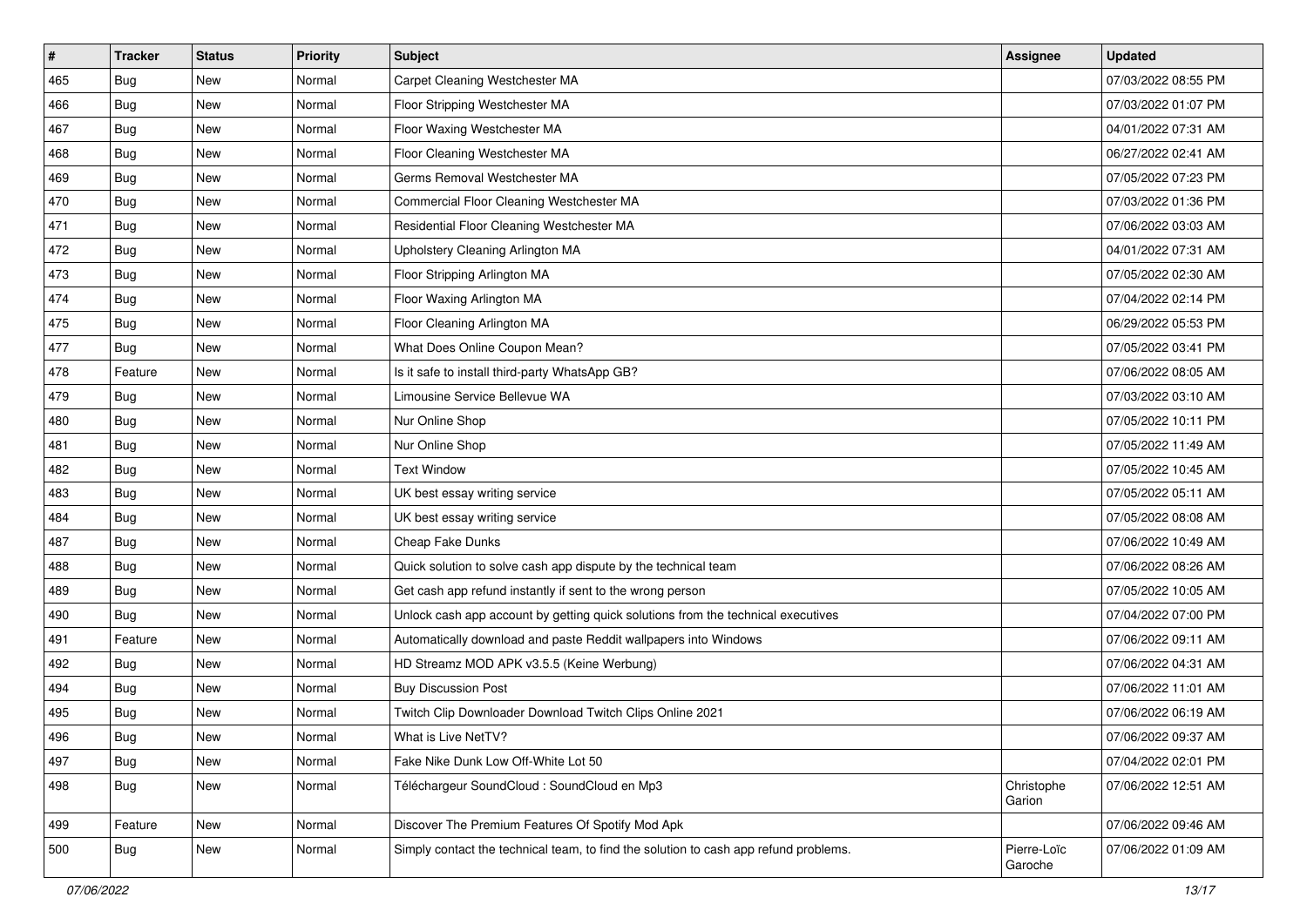| $\vert$ # | <b>Tracker</b> | <b>Status</b> | <b>Priority</b> | Subject                                                                                  | Assignee               | <b>Updated</b>      |
|-----------|----------------|---------------|-----------------|------------------------------------------------------------------------------------------|------------------------|---------------------|
| 501       | Bug            | New           | Normal          | How Do I Annihilate Cash App Transfer Failed Problems Effectively                        | Pierre-Loïc<br>Garoche | 07/06/2022 10:52 AM |
| 502       | Bug            | New           | Normal          | Les instructions pour définir des sonneries pour iPhone sont simples et faciles à suivre |                        | 07/06/2022 05:45 AM |
| 503       | Bug            | <b>New</b>    | Normal          | Youtube Premium Apk free download for Android                                            |                        | 07/06/2022 02:41 AM |
| 504       | Bug            | New           | Normal          | A beginner should always look for online Java assignment help!                           |                        | 07/06/2022 06:20 AM |
| 505       | Bug            | New           | Normal          | www.trendmicro.com/activate                                                              |                        | 07/06/2022 01:36 AM |
| 506       | Bug            | New           | Normal          | www.trendmicro.com/activate                                                              |                        | 07/05/2022 11:03 AM |
| 507       | Bug            | New           | Normal          | central.bitdefender.com                                                                  |                        | 07/06/2022 07:22 AM |
| 508       | Bug            | New           | Normal          | hire a professional dissertation help                                                    |                        | 07/06/2022 07:09 AM |
| 509       | Feature        | New           | Normal          | Fashion                                                                                  | Anonymous              | 07/04/2022 01:59 PM |
| 510       | Feature        | New           | Normal          | Fashion                                                                                  | Anonymous              | 07/06/2022 01:19 AM |
| 511       | Feature        | <b>New</b>    | Normal          | Fashion                                                                                  | Anonymous              | 07/04/2022 04:49 AM |
| 512       | Bug            | New           | Normal          | The Importance Of Using Custom Writing Services                                          |                        | 07/03/2022 06:05 AM |
| 513       | Bug            | New           | Normal          | Unlock cash app account using the easy steps:                                            | Anonymous              | 07/06/2022 05:03 AM |
| 514       | <b>Bug</b>     | <b>New</b>    | Normal          | Trans-Caribbean                                                                          |                        | 07/05/2022 01:45 PM |
| 515       | Bug            | New           | Normal          | Fragment Nike Dunk High Tokyo Fake                                                       |                        | 07/06/2022 06:26 AM |
| 516       | Bug            | <b>New</b>    | Normal          | Does Cash App Help To Get Cash App Refund Without Any Interruption?                      |                        | 07/06/2022 06:04 AM |
| 517       | <b>Bug</b>     | New           | Normal          | Proficient tips to take help of cash app support professionals:                          |                        | 07/06/2022 03:52 AM |
| 518       | Bug            | New           | Normal          | How To Check The Balance Of Cash App Account By Taking Cash App Support?                 |                        | 07/04/2022 10:21 AM |
| 519       | Bug            | New           | Normal          | Are you finding online UK Assignment writers?                                            |                        | 07/05/2022 08:48 PM |
| 520       | Bug            | New           | Normal          | What Is The Major Role Of Cash.app/Help and Support Page?                                |                        | 07/06/2022 10:04 AM |
| 521       | Feature        | New           | Normal          | Check out the Cash app Card balance for an overdraft.                                    | Pierre-Loïc<br>Garoche | 07/03/2022 08:23 PM |
| 522       | Feature        | New           | Normal          | Can You Check App Limits, If Cash app won't let me send money?                           |                        | 07/02/2022 01:00 AM |
| 523       | Bug            | New           | Normal          | What Is The Right Google Account Recovery Aid To Regain Account Access?                  | Pierre-Loïc<br>Garoche | 07/06/2022 09:50 AM |
| 524       | Bug            | New           | Normal          | How Does Google Account Recovery Work If Your Account Is Hacked?                         |                        | 07/05/2022 04:20 PM |
| 525       | Bug            | New           | Normal          | If you don't have a QR code: How to activate cash app card in app                        |                        | 07/06/2022 07:31 AM |
| 526       | Bug            | New           | Normal          | Soundcloud to mp3 converter - Download Soundcloud songs                                  |                        | 07/02/2022 10:23 PM |
| 527       | Feature        | New           | Normal          | My Teachers                                                                              |                        | 07/06/2022 10:58 AM |
| 528       | Bug            | New           | Normal          | Korean Mag                                                                               |                        | 07/05/2022 06:42 PM |
| 529       | Bug            | New           | Normal          | Thop TV APK - Free Download for Android                                                  |                        | 07/06/2022 06:59 AM |
| 530       | Bug            | New           | Normal          | Cheap Assignment Writing Service UK                                                      | Anonymous              | 07/05/2022 07:47 PM |
| 531       | <b>Bug</b>     | New           | Normal          | Cheap Assignment Writing Service UK                                                      | Anonymous              | 07/05/2022 08:02 PM |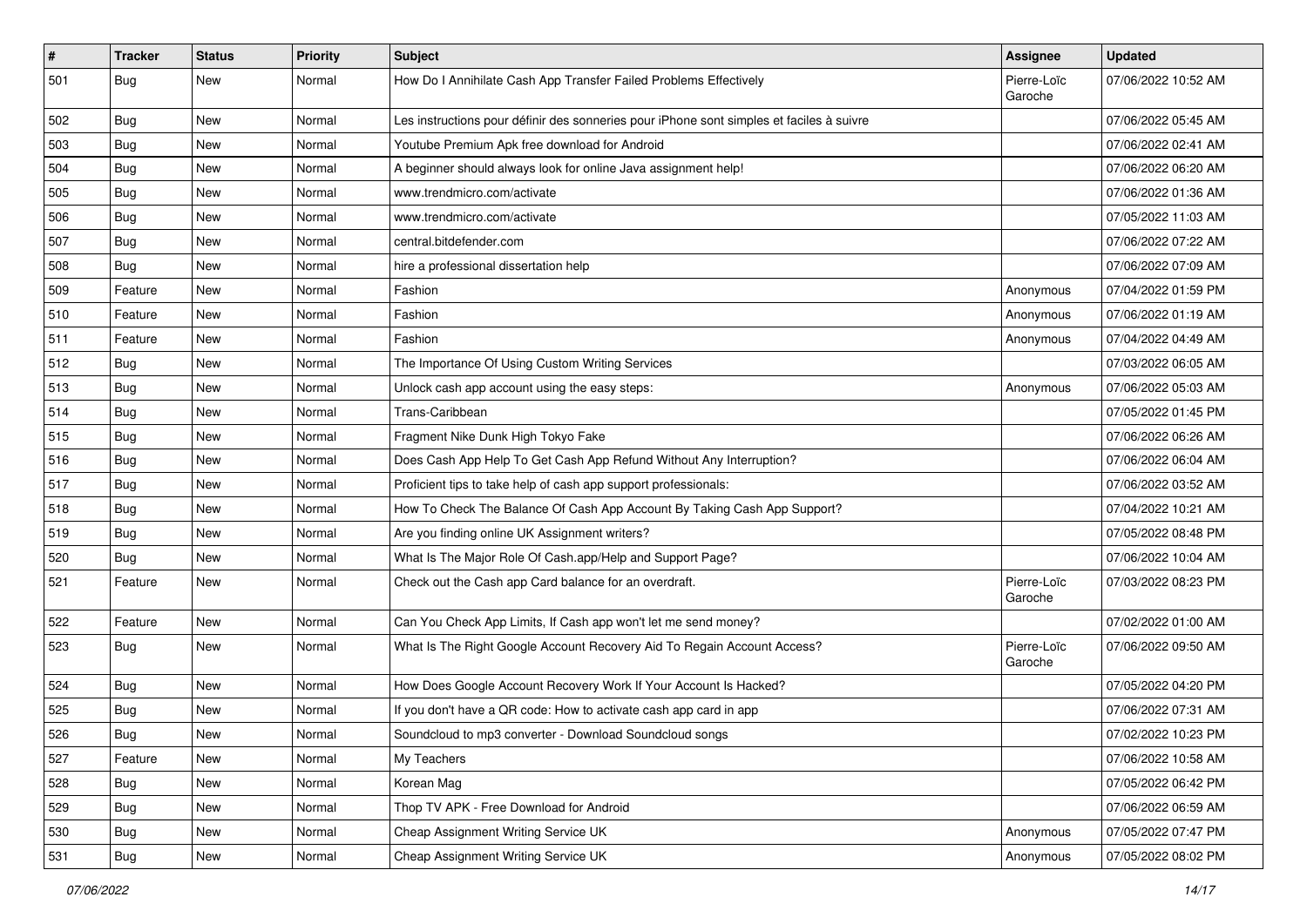| $\sharp$ | <b>Tracker</b> | <b>Status</b> | <b>Priority</b> | Subject                                                                                                                                                                                                                                           | <b>Assignee</b>        | <b>Updated</b>      |
|----------|----------------|---------------|-----------------|---------------------------------------------------------------------------------------------------------------------------------------------------------------------------------------------------------------------------------------------------|------------------------|---------------------|
| 532      | <b>Bug</b>     | New           | Normal          | My Assignment Help                                                                                                                                                                                                                                |                        | 07/05/2022 11:04 AM |
| 533      | <b>Bug</b>     | <b>New</b>    | Normal          | How to complete the homework assignments in economics in the easiest way?                                                                                                                                                                         |                        | 06/30/2022 07:33 PM |
| 534      | Bug            | New           | Normal          | Know how to initiate cash app refund by contacting the technical team                                                                                                                                                                             | Pierre-Loïc<br>Garoche | 07/06/2022 11:02 AM |
| 535      | Bug            | New           | Normal          | Getting Tangled Problems When You Try To Apply For Cash App Delete Account                                                                                                                                                                        | Christophe<br>Garion   | 07/05/2022 08:58 PM |
| 536      | Bug            | New           | Normal          | How to check the balance on the cash app card                                                                                                                                                                                                     | Hamza<br>Bourbouh      | 07/05/2022 03:05 PM |
| 537      | Bug            | New           | Normal          | Get tech assistance with customer support on ATT Yahoo email login issue.                                                                                                                                                                         |                        | 07/05/2022 09:54 AM |
| 538      | Bug            | New           | Normal          | Will cash app refund money if scammed quickly?                                                                                                                                                                                                    |                        | 06/27/2022 10:25 AM |
| 539      | Bug            | New           | Normal          | Do you want to know how to activate cash card through phone number?                                                                                                                                                                               |                        | 04/01/2022 09:25 AM |
| 540      | <b>Bug</b>     | <b>New</b>    | Normal          | Why Haven't I Received My Cash App Card? Can I get t the reasons behind it                                                                                                                                                                        |                        | 06/29/2022 09:42 AM |
| 541      | Bug            | New           | Normal          | How to fix the cash app payment failed errors?                                                                                                                                                                                                    |                        | 07/05/2022 04:55 AM |
| 542      | Bug            | New           | Normal          | Web N Logo Design                                                                                                                                                                                                                                 |                        | 07/05/2022 12:19 AM |
| 543      | Feature        | New           | Normal          | Get tech assistance with customer support on ATT Yahoo email login issue.                                                                                                                                                                         |                        | 07/03/2022 09:55 PM |
| 544      | Bug            | New           | Normal          | Hey! I had a very cool idea to order our general picture on canvas for my family as a gift. But couldn't find a<br>good one. Once my friend advised me this article in which I found what I was looking for and gave a cool gift<br>to my family. |                        | 06/27/2022 04:10 AM |
| 545      | Feature        | New           | Normal          | Best Canvas Print Company                                                                                                                                                                                                                         |                        | 07/05/2022 10:13 PM |
| 546      | Feature        | <b>New</b>    | Normal          | Quickbooks Error                                                                                                                                                                                                                                  |                        | 07/05/2022 04:14 AM |
| 547      | Bug            | New           | Normal          | Get rid of the issue of cash app down by calling experts.                                                                                                                                                                                         |                        | 07/05/2022 11:02 PM |
| 548      | <b>Bug</b>     | New           | Normal          | Web N Logo Design                                                                                                                                                                                                                                 |                        | 06/28/2022 08:24 AM |
| 549      | Bug            | New           | Normal          | Radio Luisteren                                                                                                                                                                                                                                   |                        | 07/02/2022 01:24 AM |
| 550      | Bug            | <b>New</b>    | Normal          | Nederland FM - beste manieren om naar internationale radio op internet te luisteren                                                                                                                                                               |                        | 06/29/2022 12:06 AM |
| 551      | Bug            | New           | Normal          | Why Do Students Need Online Best Dissertation Writing Services?                                                                                                                                                                                   |                        | 07/03/2022 11:16 AM |
| 552      | Feature        | New           | Normal          | Radio rfm and the benefits of radio rfm                                                                                                                                                                                                           |                        | 07/03/2022 12:38 AM |
| 553      | Bug            | New           | Normal          | Cinema HD APK - Free Movie Enjoyment App on Android                                                                                                                                                                                               |                        | 07/03/2022 03:58 PM |
| 554      | <b>Bug</b>     | New           | Normal          | XvideoStudio Video Editor APK Free Download on TechToDown                                                                                                                                                                                         |                        | 07/06/2022 09:14 AM |
| 555      | <b>Bug</b>     | New           | Normal          | web design development in hyderabad                                                                                                                                                                                                               |                        | 07/04/2022 07:09 AM |
| 556      | Bug            | New           | Normal          | Play Game Mod Apk With Your Friends                                                                                                                                                                                                               |                        | 07/05/2022 11:45 AM |
| 557      | Feature        | New           | Normal          | <b>Business Law Assignment Help</b>                                                                                                                                                                                                               |                        | 07/03/2022 06:40 AM |
| 558      | Feature        | New           | Normal          | <b>Stunning Classic Sofas</b>                                                                                                                                                                                                                     |                        | 07/05/2022 01:46 AM |
| 560      | Bug            | New           | Normal          | Whatsapp Aero - Make Your Phone Auto Connect                                                                                                                                                                                                      |                        | 04/01/2022 09:28 AM |
| 561      | Bug            | New           | Normal          | Enjoy the Full YouTube Premium Experience With YouTube Premium Membership                                                                                                                                                                         |                        | 07/06/2022 03:06 AM |
| 562      | <b>Bug</b>     | New           | Normal          | Learn Basic Mahjong Rules                                                                                                                                                                                                                         |                        | 07/04/2022 08:22 PM |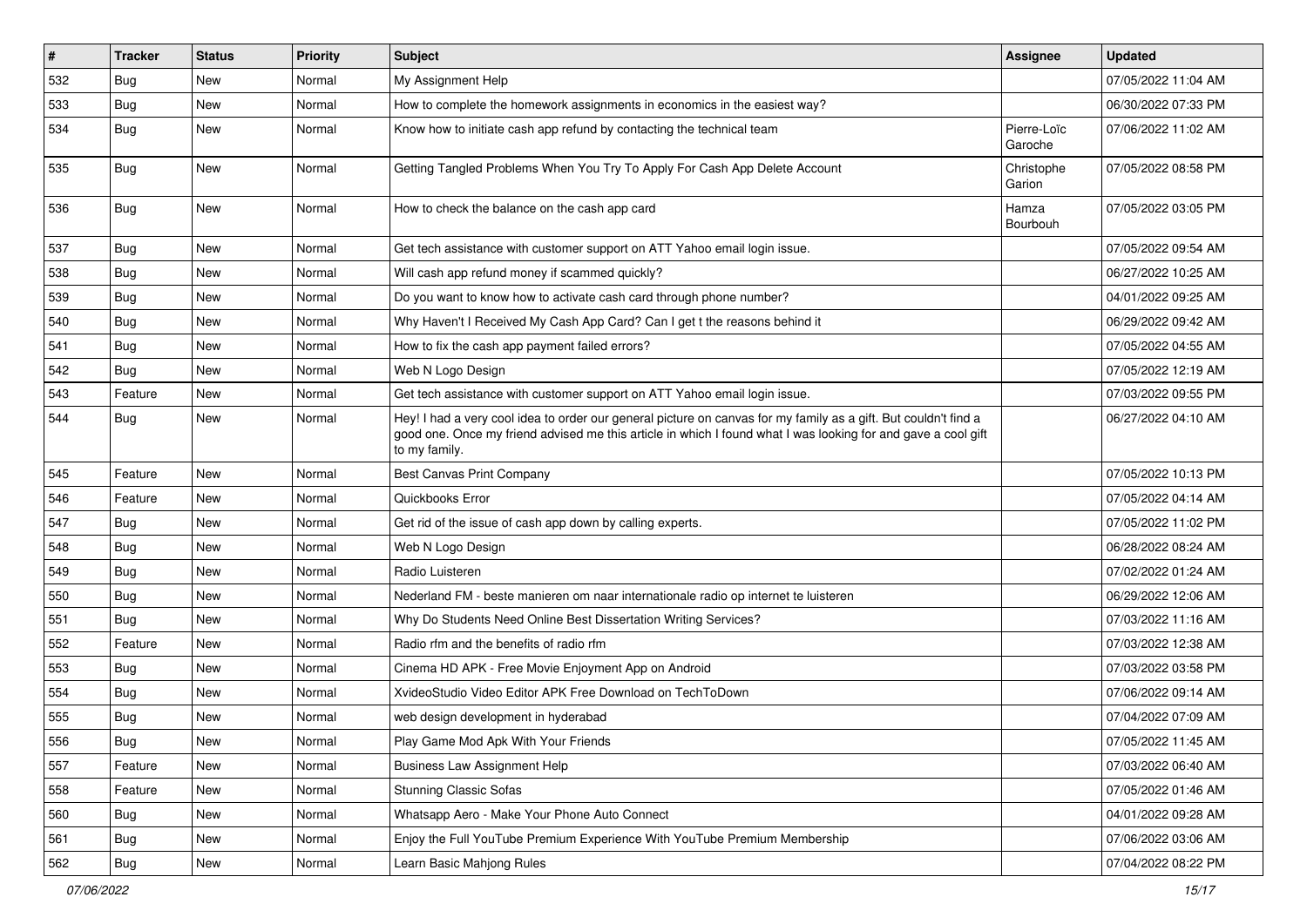| $\sharp$ | <b>Tracker</b> | <b>Status</b> | <b>Priority</b> | <b>Subject</b>                                                                                                                                                                                                                                                        | Assignee               | <b>Updated</b>      |
|----------|----------------|---------------|-----------------|-----------------------------------------------------------------------------------------------------------------------------------------------------------------------------------------------------------------------------------------------------------------------|------------------------|---------------------|
| 563      | <b>Bug</b>     | New           | Normal          | Understanding the Difference Between Free and Paid Mod Apks                                                                                                                                                                                                           |                        | 07/04/2022 07:50 PM |
| 564      | Bug            | <b>New</b>    | Normal          | How To Install RepelisPlus On Your Android Phone?                                                                                                                                                                                                                     |                        | 07/02/2022 11:29 PM |
| 565      | <b>Bug</b>     | New           | Normal          | How To Install RepelisPlus On Your Android Phone?                                                                                                                                                                                                                     |                        | 07/05/2022 08:42 PM |
| 566      | Bug            | New           | Normal          | Kinemaster Pro Download - los App Review                                                                                                                                                                                                                              |                        | 04/01/2022 09:27 AM |
| 567      | Bug            | New           | Normal          | Singapore assignment help                                                                                                                                                                                                                                             |                        | 07/06/2022 08:15 AM |
| 568      | <b>Bug</b>     | New           | Normal          | Instale a versão mais recente do YouTube Premium                                                                                                                                                                                                                      |                        | 07/05/2022 09:14 AM |
| 569      | Bug            | New           | Normal          | What is the incoming and outgoing mail server for Outlook IMAP settings?                                                                                                                                                                                              | Pierre-Loïc<br>Garoche | 07/05/2022 05:35 PM |
| 570      | Bug            | New           | Normal          | What is Sutton bank cash app customer service phone number?                                                                                                                                                                                                           | Pierre-Loïc<br>Garoche | 07/05/2022 04:34 AM |
| 571      | Bug            | New           | Normal          | How may the Cash app dispute your trade?                                                                                                                                                                                                                              | Pierre-Loïc<br>Garoche | 07/02/2022 11:09 AM |
| 572      | Feature        | New           | Normal          | New features of WhatsApp Plus on Android phones                                                                                                                                                                                                                       | Pierre-Loïc<br>Garoche | 07/05/2022 06:45 AM |
| 573      | Bug            | New           | Normal          | Experimente lo mejor en la aplicación Apk de juegos gratis                                                                                                                                                                                                            |                        | 07/05/2022 08:47 PM |
| 574      | Bug            | <b>New</b>    | Normal          | How to fix the Epson printer offline issue due to a wired connection?                                                                                                                                                                                                 |                        | 07/05/2022 02:39 PM |
| 576      | <b>Bug</b>     | New           | Normal          | So laden Sie ein Instagram-Bild herunter                                                                                                                                                                                                                              |                        | 06/30/2022 06:17 PM |
| 577      | <b>Bug</b>     | <b>New</b>    | Normal          | Follow these easy steps to make Admiral Casino Login                                                                                                                                                                                                                  |                        | 07/05/2022 11:31 AM |
| 579      | Bug            | New           | Normal          | YOUR CV MAKES YOUR FIRST IMPRESSION                                                                                                                                                                                                                                   | Christophe<br>Garion   | 07/05/2022 07:46 PM |
| 581      | Bug            | New           | Normal          | E-Learning Course Help                                                                                                                                                                                                                                                |                        | 07/04/2022 09:23 AM |
| 582      | Bug            | New           | Normal          | Cash App Won't Let Me Send Money If There Is A Low Balance Available                                                                                                                                                                                                  | Pierre-Loïc<br>Garoche | 07/05/2022 11:59 PM |
| 584      | <b>Bug</b>     | New           | Normal          | Want the cash app customer service number to check balance?                                                                                                                                                                                                           |                        | 07/02/2022 07:36 PM |
| 585      | <b>Bug</b>     | New           | Normal          | What is cash app help number?                                                                                                                                                                                                                                         |                        | 07/06/2022 03:14 AM |
| 586      | Bug            | <b>New</b>    | Normal          | Best Modifications For Your Mobile Phone                                                                                                                                                                                                                              |                        | 07/05/2022 04:56 PM |
| 587      | Bug            | New           | Normal          | Why Picsart Pro Offers Great Features                                                                                                                                                                                                                                 |                        | 07/05/2022 02:12 AM |
| 588      | <b>Bug</b>     | New           | Normal          | YouTube Vanced Apk Manager App - Como instalá-lo                                                                                                                                                                                                                      |                        | 06/28/2022 10:56 PM |
| 589      | <b>Bug</b>     | New           | Normal          | How can I get the cash app phone number of customer support?                                                                                                                                                                                                          |                        | 06/30/2022 12:20 AM |
| 590      | <b>Bug</b>     | New           | Normal          | Follow proper initiatives to check my cash app card balance:                                                                                                                                                                                                          |                        | 07/03/2022 11:23 PM |
| 591      | Bug            | New           | Normal          | How To Find Facebook Modifications For Your Spotify Premium Apk?                                                                                                                                                                                                      |                        | 07/05/2022 03:13 PM |
| 592      | Bug            | New           | Normal          | Deezer Premium APK - Baixe músicas de qualquer lugar do mundo de graça                                                                                                                                                                                                |                        | 07/04/2022 10:43 AM |
| 593      | Bug            | New           | Normal          | Eiffel Spark Ultimate C2 SN series is a fully synthetic range of advanced performance engine oils blended in<br>high performance fully synthetic (PAO - polyalphaolefin) basestocks fortified with advanced technology<br>additive system, specifically formulated to |                        | 07/05/2022 01:19 AM |
| 594      | Feature        | New           | Normal          | How does research proposal help online make it easy for me?                                                                                                                                                                                                           |                        | 07/05/2022 12:20 PM |